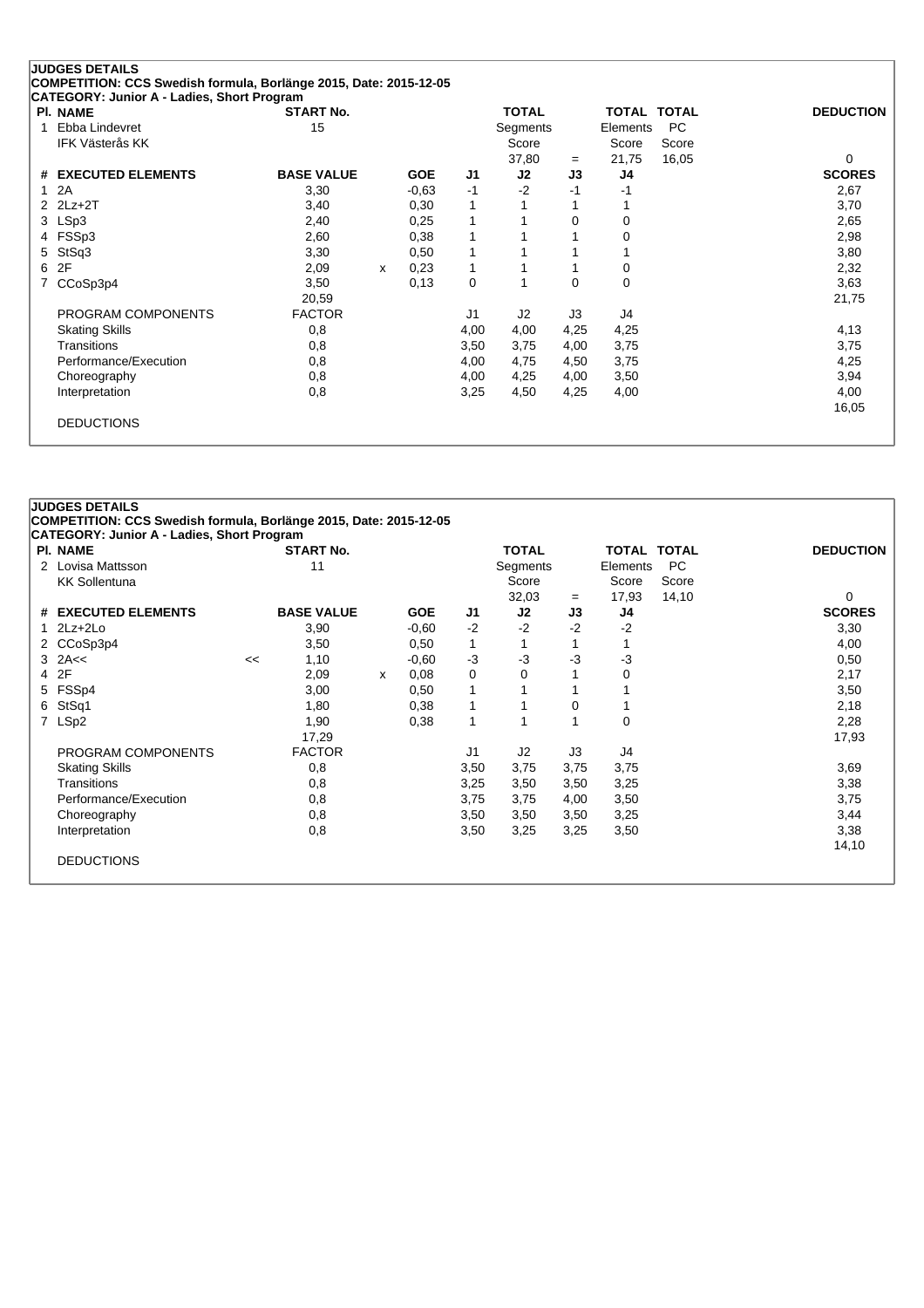|             | <b>JUDGES DETAILS</b>                                             |    |                   |   |            |              |              |      |          |                    |                  |
|-------------|-------------------------------------------------------------------|----|-------------------|---|------------|--------------|--------------|------|----------|--------------------|------------------|
|             | COMPETITION: CCS Swedish formula, Borlänge 2015, Date: 2015-12-05 |    |                   |   |            |              |              |      |          |                    |                  |
|             | CATEGORY: Junior A - Ladies, Short Program                        |    |                   |   |            |              |              |      |          |                    |                  |
|             | <b>PI. NAME</b>                                                   |    | <b>START No.</b>  |   |            |              | <b>TOTAL</b> |      |          | <b>TOTAL TOTAL</b> | <b>DEDUCTION</b> |
| 3           | Nikki Andersson Mueller                                           |    | 23                |   |            |              | Segments     |      | Elements | PC                 |                  |
|             | Örebro KK                                                         |    |                   |   |            |              | Score        |      | Score    | Score              |                  |
|             |                                                                   |    |                   |   |            |              | 29,77        | $=$  | 15,92    | 14,85              |                  |
|             | # EXECUTED ELEMENTS                                               |    | <b>BASE VALUE</b> |   | <b>GOE</b> | J1           | J2           | J3   | J4       |                    | <b>SCORES</b>    |
| $\mathbf 1$ | 2A<<                                                              | << | 1,10              |   | $-0.60$    | $-3$         | -3           | $-3$ | $-3$     |                    | 0,50             |
|             | $2$ $2$ $Lo+2$ $Lo+2$                                             |    | 3,60              |   | 0,15       | 1            |              | 0    | 0        |                    | 3,75             |
|             | 3 FSSp2+V                                                         | V  | 1,60              |   | 0,00       | 0            | $\Omega$     | 0    | $\Omega$ |                    | 1,60             |
| 4           | StSq2                                                             |    | 2,60              |   | 0,50       | 1            |              |      |          |                    | 3,10             |
|             | 5 LSp3                                                            |    | 2,40              |   | 0,13       | 0            |              |      | 0        |                    | 2,53             |
| 6           | 2F                                                                |    | 2,09              | x | 0,23       | $\mathbf{1}$ |              |      | 0        |                    | 2,32             |
|             | CCoSp2p3                                                          |    | 2,50              |   | $-0,38$    | $-2$         | $-2$         | $-1$ | 0        |                    | 2,12             |
|             |                                                                   |    | 15,89             |   |            |              |              |      |          |                    | 15,92            |
|             | PROGRAM COMPONENTS                                                |    | <b>FACTOR</b>     |   |            | J1           | J2           | J3   | J4       |                    |                  |
|             | <b>Skating Skills</b>                                             |    | 0,8               |   |            | 4,00         | 4,25         | 3,75 | 3,50     |                    | 3,88             |
|             | Transitions                                                       |    | 0,8               |   |            | 3,75         | 3,75         | 3,25 | 3,25     |                    | 3,50             |
|             | Performance/Execution                                             |    | 0,8               |   |            | 4,25         | 4,25         | 4,00 | 3,50     |                    | 4,00             |
|             | Choreography                                                      |    | 0,8               |   |            | 3,75         | 4,00         | 3,25 | 3,50     |                    | 3,63             |
|             | Interpretation                                                    |    | 0,8               |   |            | 3,75         | 3,75         | 3,50 | 3,25     |                    | 3,56             |
|             |                                                                   |    |                   |   |            |              |              |      |          |                    | 14,85            |
|             | <b>DEDUCTIONS</b>                                                 |    |                   |   |            |              |              |      |          |                    |                  |
|             | Falls: 1                                                          |    |                   |   |            |              |              |      |          |                    |                  |

#### **JUDGES DETAILS**

**COMPETITION: CCS Swedish formula, Borlänge 2015, Date: 2015-12-05**

| CATEGORY: Junior A - Ladies, Short Program |         |                   |   |            |                |              |          |                    |           |                  |
|--------------------------------------------|---------|-------------------|---|------------|----------------|--------------|----------|--------------------|-----------|------------------|
| <b>PI. NAME</b>                            |         | <b>START No.</b>  |   |            |                | <b>TOTAL</b> |          | <b>TOTAL TOTAL</b> |           | <b>DEDUCTION</b> |
| 4 Elly Olsson                              |         | 27                |   |            |                | Segments     |          | Elements           | <b>PC</b> |                  |
| Örebro KK                                  |         |                   |   |            |                | Score        |          | Score              | Score     |                  |
|                                            |         |                   |   |            |                | 29,25        | $=$      | 17,50              | 12,75     |                  |
| # EXECUTED ELEMENTS                        |         | <b>BASE VALUE</b> |   | <b>GOE</b> | J1             | J2           | J3       | J4                 |           | <b>SCORES</b>    |
| 1 LSp2                                     |         | 1,90              |   | 0,38       | 1              |              | 0        |                    |           | 2,28             |
| $2$ $2$ $Lo+2$ $Lo+2$                      |         | 3,60              |   | 0,00       | 0              | 0            | 0        | 0                  |           | 3,60             |
| $3$ 2A<                                    | $\,<\,$ | 2,30              |   | $-1,50$    | $-3$           | $-3$         | -3       | -3                 |           | 0,80             |
| 4 FSSp3                                    |         | 2,60              |   | 0,25       | 1              |              | 0        | 0                  |           | 2,85             |
| 5 2F                                       |         | 2,09              | x | 0,15       | 1              |              | 0        | 0                  |           | 2,24             |
| 6 StSq2                                    |         | 2,60              |   | 0,13       | 0              |              | 0        | 0                  |           | 2,73             |
| 7 CCoSp3p3                                 |         | 3,00              |   | 0,00       | 0              | 0            | $\Omega$ | 0                  |           | 3,00             |
|                                            |         | 18,09             |   |            |                |              |          |                    |           | 17,50            |
| PROGRAM COMPONENTS                         |         | <b>FACTOR</b>     |   |            | J <sub>1</sub> | J2           | J3       | J4                 |           |                  |
| <b>Skating Skills</b>                      |         | 0,8               |   |            | 3,50           | 3,50         | 2,75     | 3,50               |           | 3,31             |
| Transitions                                |         | 0,8               |   |            | 3,00           | 3,25         | 2,50     | 3,25               |           | 3,00             |
| Performance/Execution                      |         | 0,8               |   |            | 3,75           | 4,00         | 3,25     | 3,00               |           | 3,50             |
| Choreography                               |         | 0,8               |   |            | 3,50           | 3,75         | 2,50     | 3,25               |           | 3,25             |
| Interpretation                             |         | 0,8               |   |            | 3,50           | 3,25         | 2,00     | 2,75               |           | 2,88             |
|                                            |         |                   |   |            |                |              |          |                    |           | 12,75            |
| <b>DEDUCTIONS</b>                          |         |                   |   |            |                |              |          |                    |           |                  |
| Falls: 1                                   |         |                   |   |            |                |              |          |                    |           |                  |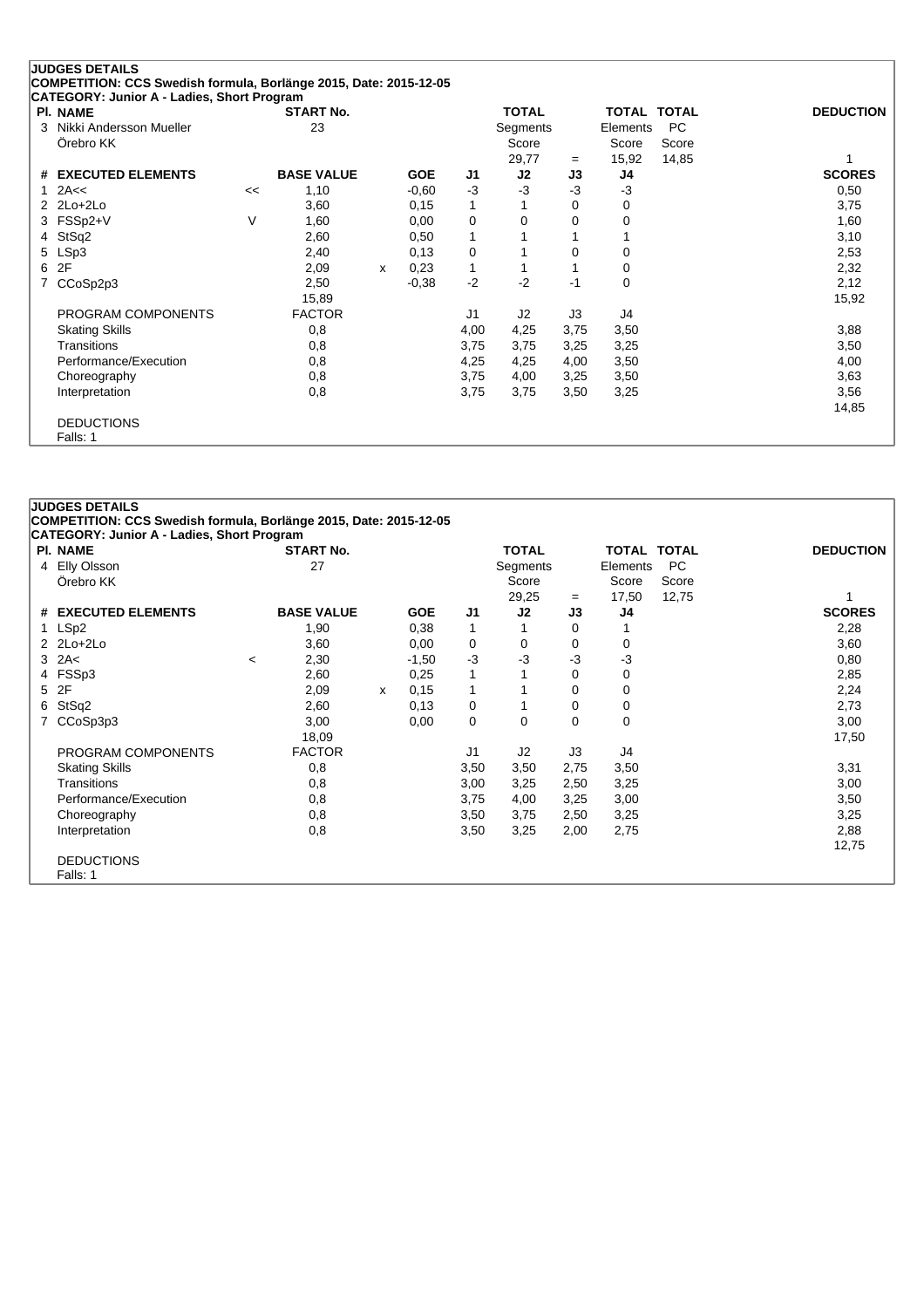| <b>PI. NAME</b>               | <b>START No.</b>             |   |            |                          | <b>TOTAL</b> |                          | <b>TOTAL TOTAL</b> |       | <b>DEDUCTION</b> |
|-------------------------------|------------------------------|---|------------|--------------------------|--------------|--------------------------|--------------------|-------|------------------|
| Molly Joborn<br>5.            | 21                           |   |            |                          | Segments     |                          | Elements           | PC    |                  |
| IFK Västerås KK               |                              |   |            |                          | Score        |                          | Score              | Score |                  |
|                               |                              |   |            |                          | 29,09        | $=$                      | 16,74              | 12,35 | $\Omega$         |
| <b>EXECUTED ELEMENTS</b><br># | <b>BASE VALUE</b><br>$\star$ |   | <b>GOE</b> | J1                       | J2           | J3                       | J4                 |       | <b>SCORES</b>    |
| $1A^*$                        | 0,00                         |   | 0,00       | $\overline{\phantom{a}}$ | --           | $\overline{\phantom{a}}$ | --                 |       | 0,00             |
| 2F<br>2                       | 1,90                         |   | 0,08       | 0                        | 0            |                          | 0                  |       | 1,98             |
| LSp4<br>3                     | 2,70                         |   | 0,25       | 1                        |              | 0                        | 0                  |       | 2,95             |
| FSSp4                         | 3,00                         |   | $-0,08$    | 0                        | 0            | -1                       | 0                  |       | 2,92             |
| StSq1<br>5.                   | 1,80                         |   | 0,05       | $-1$                     | 0            |                          | 0                  |       | 1,85             |
| $2Lo+2T$<br>6.                | 3,41                         | X | 0,00       | 0                        | 0            | $\Omega$                 | 0                  |       | 3,41             |
| CCoSp3p4                      | 3,50                         |   | 0.13       | 1                        | 0            | $\Omega$                 | 0                  |       | 3,63             |
|                               | 16,31                        |   |            |                          |              |                          |                    |       | 16,74            |
| PROGRAM COMPONENTS            | <b>FACTOR</b>                |   |            | J1                       | J2           | J3                       | J4                 |       |                  |
| <b>Skating Skills</b>         | 0,8                          |   |            | 3,25                     | 3,50         | 3,25                     | 3,25               |       | 3,31             |
| Transitions                   | 0,8                          |   |            | 2,50                     | 3,25         | 3,00                     | 3,25               |       | 3,00             |
| Performance/Execution         | 0,8                          |   |            | 3,25                     | 3,50         | 3,50                     | 2,50               |       | 3,19             |
| Choreography                  | 0,8                          |   |            | 3,00                     | 3,25         | 3,25                     | 3,00               |       | 3,13             |
| Interpretation                | 0,8                          |   |            | 3,00                     | 3,00         | 3,00                     | 2,25               |       | 2,81             |
|                               |                              |   |            |                          |              |                          |                    |       | 12,35            |

#### **JUDGES DETAILS COMPETITION: CCS Swedish formula, Borlänge 2015, Date: 2015-12-05**

| <b>PI. NAME</b>       |    | <b>START No.</b>  |            |              | <b>TOTAL</b> |      | TOTAL TOTAL |       | <b>DEDUCTION</b> |
|-----------------------|----|-------------------|------------|--------------|--------------|------|-------------|-------|------------------|
| 6 Tova Geiger         |    | 6                 |            |              | Segments     |      | Elements    | PC.   |                  |
| Tyresö KK             |    |                   |            |              | Score        |      | Score       | Score |                  |
|                       |    |                   |            |              | 29,02        | $=$  | 15,72       | 13,30 | 0                |
| # EXECUTED ELEMENTS   |    | <b>BASE VALUE</b> | <b>GOE</b> | J1           | J2           | J3   | J4          |       | <b>SCORES</b>    |
| 12F                   |    | 1,90              | 0,23       | 1            |              |      | 0           |       | 2,13             |
| 2 $2A \leq$           | << | 1,10              | $-0.60$    | -3           | $-3$         | $-3$ | $-3$        |       | 0,50             |
| 3 CCoSp3p4            |    | 3,50              | 0.63       | 1            | 2            |      |             |       | 4,13             |
| $4$ 2Lo+2T            |    | 3,10              | 0,08       | $\mathbf{1}$ | 0            | 0    | 0           |       | 3,18             |
| 5 FSSp2               |    | 2,30              | $-0,45$    | -1           | -1           | $-2$ | $-2$        |       | 1,85             |
| 6 StSq1               |    | 1,80              | 0,13       | 0            | 1            | 0    | 0           |       | 1,93             |
| 7 LSp1                |    | 1,50              | 0,50       | $\mathbf{1}$ | 1            |      |             |       | 2,00             |
|                       |    | 15,20             |            |              |              |      |             |       | 15,72            |
| PROGRAM COMPONENTS    |    | <b>FACTOR</b>     |            | J1           | J2           | J3   | J4          |       |                  |
| <b>Skating Skills</b> |    | 0,8               |            | 3,25         | 3,75         | 3,25 | 3,25        |       | 3,38             |
| Transitions           |    | 0,8               |            | 3,00         | 3,50         | 2,75 | 3,00        |       | 3,06             |
| Performance/Execution |    | 0,8               |            | 3,75         | 4,00         | 3,75 | 3,25        |       | 3,69             |
| Choreography          |    | 0,8               |            | 3,50         | 4,00         | 2,75 | 3,00        |       | 3,31             |
| Interpretation        |    | 0,8               |            | 3,25         | 3,50         | 3,00 | 3,00        |       | 3,19             |
|                       |    |                   |            |              |              |      |             |       | 13,30            |
| <b>DEDUCTIONS</b>     |    |                   |            |              |              |      |             |       |                  |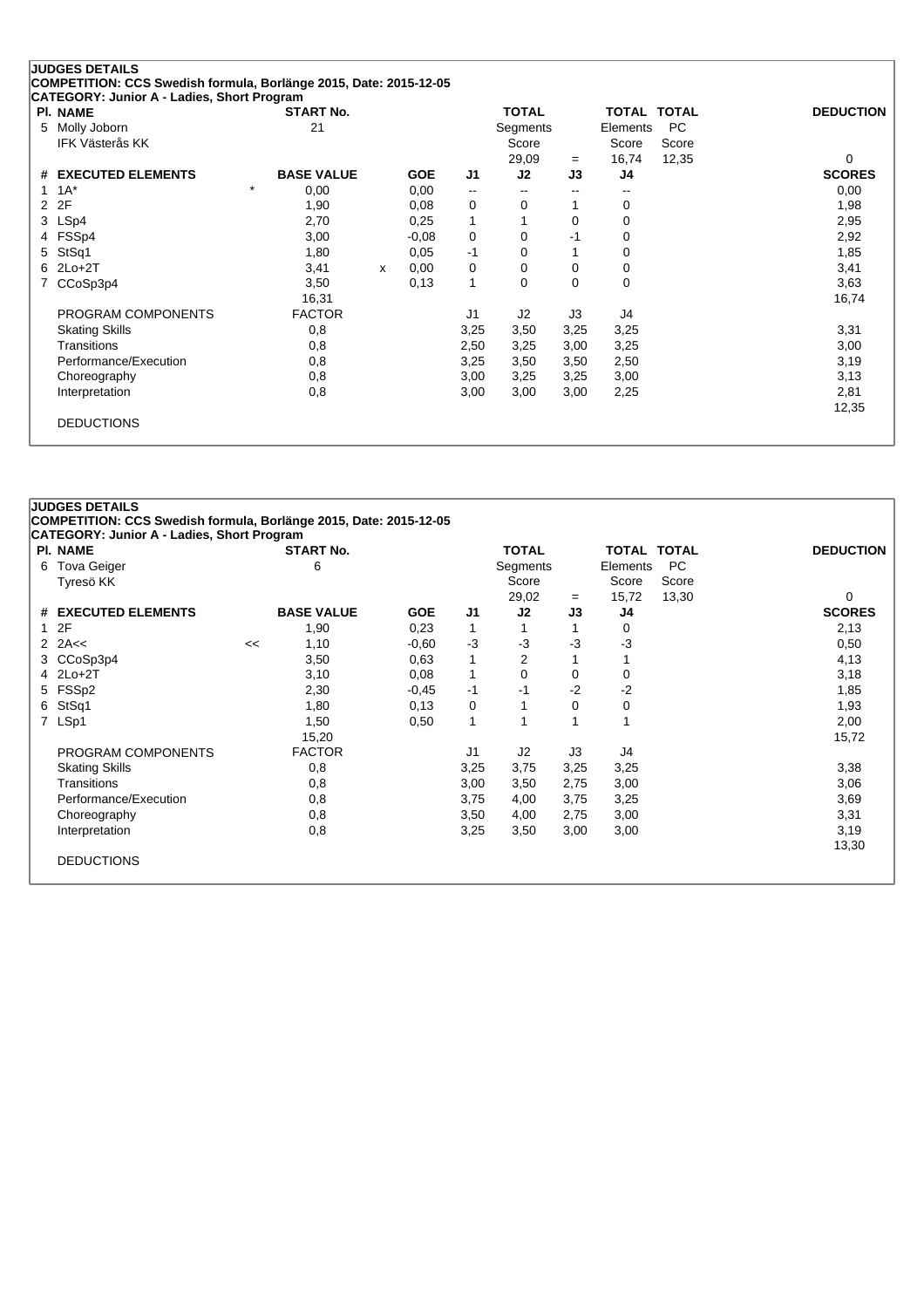| <b>PI. NAME</b>               |         | <b>START No.</b>  |              |            |                          | <b>TOTAL</b> |                          | <b>TOTAL TOTAL</b> |       | <b>DEDUCTION</b> |
|-------------------------------|---------|-------------------|--------------|------------|--------------------------|--------------|--------------------------|--------------------|-------|------------------|
| Alexandra Ödlund<br>7         |         |                   |              |            |                          | Segments     |                          | Elements           | PC    |                  |
| IFK Österåkers KK             |         |                   |              |            |                          | Score        |                          | Score              | Score |                  |
|                               |         |                   |              |            |                          | 28,98        | $=$                      | 15,48              | 13,50 | $\Omega$         |
| <b>EXECUTED ELEMENTS</b><br># |         | <b>BASE VALUE</b> |              | <b>GOE</b> | J1                       | J2           | J3                       | J4                 |       | <b>SCORES</b>    |
| 2A<<                          | <<      | 1,10              |              | $-0,55$    | $-2$                     | $-3$         | $-3$                     | $-3$               |       | 0,55             |
| $1F^*$<br>2                   | $\star$ | 0,00              |              | 0,00       | $\overline{\phantom{a}}$ | --           | $\overline{\phantom{a}}$ | --                 |       | 0,00             |
| FSSp3<br>3                    |         | 2,60              |              | 0,00       | 0                        | 0            | 0                        | 0                  |       | 2,60             |
| LSp3<br>4                     |         | 2,40              |              | 0,25       | 1                        |              | $\Omega$                 | 0                  |       | 2,65             |
| $2Lz + 2T <$<br>5.            | $\prec$ | 3,30              | $\mathsf{x}$ | $-0.60$    | $-2$                     | -1           | $-2$                     | -3                 |       | 2,70             |
| CCoSp3p4<br>6                 |         | 3,50              |              | 0,50       | 1                        |              |                          |                    |       | 4,00             |
| StSq2<br>7                    |         | 2,60              |              | 0,38       | 1                        |              | $\Omega$                 |                    |       | 2,98             |
|                               |         | 15,50             |              |            |                          |              |                          |                    |       | 15,48            |
| PROGRAM COMPONENTS            |         | <b>FACTOR</b>     |              |            | J1                       | J2           | J3                       | J4                 |       |                  |
| <b>Skating Skills</b>         |         | 0,8               |              |            | 3,50                     | 3,75         | 3,50                     | 3,75               |       | 3,63             |
| Transitions                   |         | 0,8               |              |            | 3,25                     | 3,50         | 3,00                     | 3,25               |       | 3,25             |
| Performance/Execution         |         | 0,8               |              |            | 3,50                     | 3,50         | 3,00                     | 3,25               |       | 3,31             |
| Choreography                  |         | 0,8               |              |            | 3,25                     | 3,75         | 3,25                     | 3,50               |       | 3,44             |
| Interpretation                |         | 0,8               |              |            | 3,00                     | 3,75         | 3,00                     | 3,25               |       | 3,25             |
|                               |         |                   |              |            |                          |              |                          |                    |       | 13,50            |

# **JUDGES DETAILS COMPETITION: CCS Swedish formula, Borlänge 2015, Date: 2015-12-05 CATEGORY: Junior A - Ladies, Short Program Pl. NAME START No. TOTAL TOTAL TOTAL DEDUCTION** 8 Lydia Johansson 3 Segments Elements PC Umeå IK Konståkningsförening Score Score Score 27,91 <sup>=</sup> 16,01 11,90 0 **# EXECUTED ELEMENTS BASE VALUE GOE J1 J2 J3 J4 SCORES** 1 2F 1,90 0,15 1 1 0 0 2,05 2 FSSp4 3,00 0,25 1 1 0 0 3,25 3 StSq1 1,80 0,13 1 0 0 0 1,93 4 LSp2 1,90 0,13 0 0 1 0 2,03 5 2Lz+2T 3,74 <sup>x</sup> -0,45 -2 -2 -1 -1 3,29 6 2A<< << 1,21 <sup>x</sup> -0,60 -3 -3 -3 -3 0,61 7 CCoSp3p3 3,00 -0,15 -1 -1 0 0 16,55 16,01 PROGRAM COMPONENTS FACTOR UNIVERSITY OF A SERVICE SERVICE SERVICE SERVICE SERVICE SERVICE SERVICE SERVICE SERVICE SERVICE SERVICE SERVICE SERVICE SERVICE SERVICE SERVICE SERVICE SERVICE SERVICE SERVICE SERVICE SERVICE SERV Skating Skills 0,8 3,50 3,50 2,75 3,25 3,25 Transitions 0,8 3,00 3,25 2,75 2,50 2,88 Performance/Execution 0,8 0,8 3,25 3,75 3,25 2,50 3,19 3,19 Choreography 0,8 3,25 3,25 2,50 2,75 2,94 Interpretation 0,8 2,75 3,25 2,25 2,25 2,63 11,90 DEDUCTIONS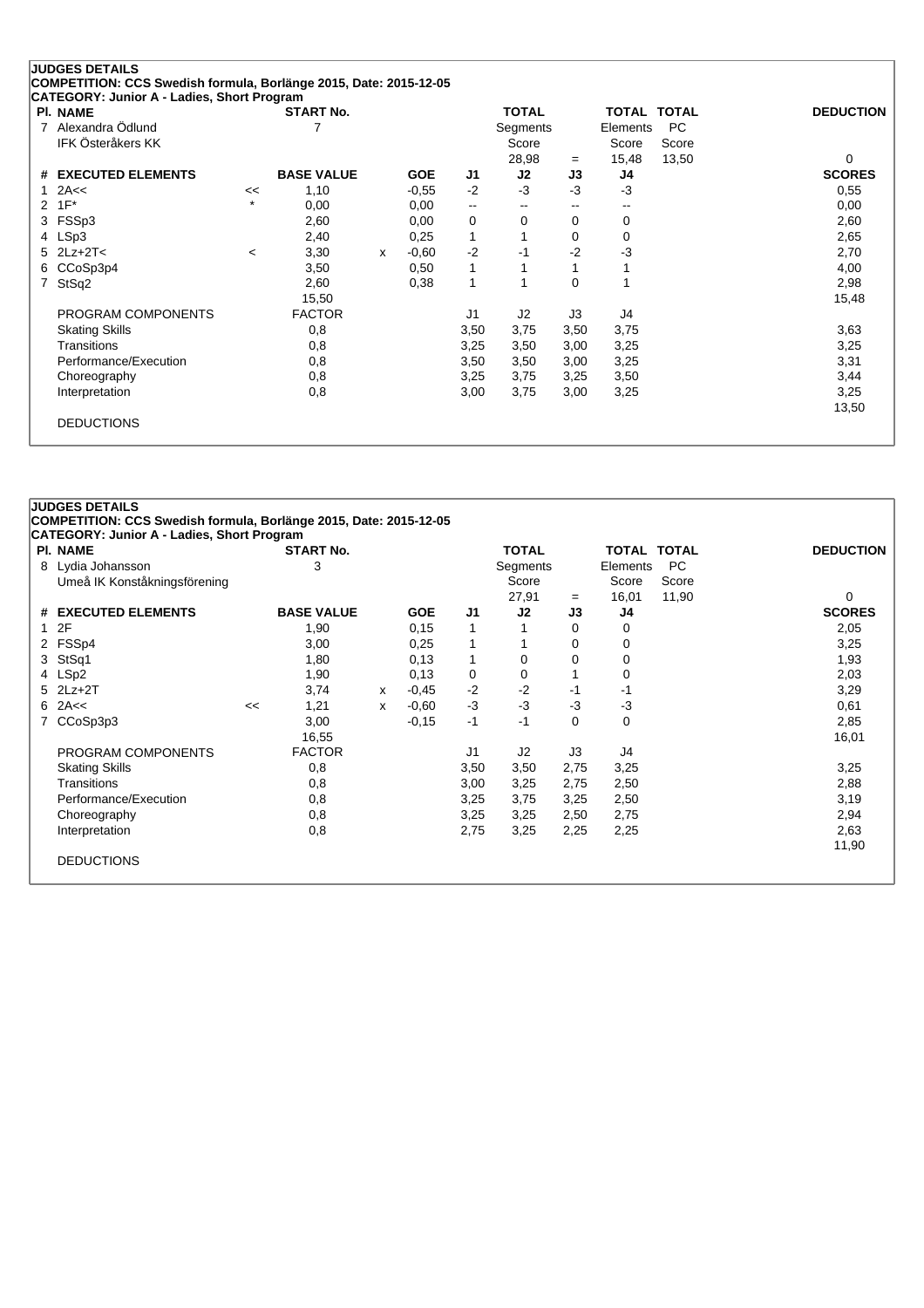| <b>PI. NAME</b>               |    | <b>START No.</b>  |   |            |                | <b>TOTAL</b> |           | <b>TOTAL</b> | <b>TOTAL</b> | <b>DEDUCTION</b> |
|-------------------------------|----|-------------------|---|------------|----------------|--------------|-----------|--------------|--------------|------------------|
| Saga Ljunggren<br>9           |    | 30                |   |            |                | Segments     |           | Elements     | PC.          |                  |
| Umeå IK Konståkningsförening  |    |                   |   |            |                | Score        |           | Score        | Score        | 0                |
| <b>EXECUTED ELEMENTS</b><br># |    | <b>BASE VALUE</b> |   | <b>GOE</b> | J1             | 27,89<br>J2  | $=$<br>J3 | 15,49<br>J4  | 12,40        | <b>SCORES</b>    |
| 2F<br>1.                      |    | 1,90              |   | 0,08       | 1              | 0            | 0         | 0            |              | 1,98             |
| 2 2Lo+2T                      |    | 3,10              |   | 0,08       | 1              | 0            | 0         | 0            |              | 3,18             |
| 3 FSSp3                       |    | 2,60              |   | 0,00       | 0              | 0            | 0         | 0            |              | 2,60             |
| StSq1<br>4                    |    | 1,80              |   | $-0,08$    | 0              | -1           | 0         | 0            |              | 1,72             |
| 2A<<<br>5.                    | << | 1,21              | x | $-0.60$    | $-3$           | $-3$         | -3        | $-3$         |              | 0,61             |
| LSp2<br>6                     |    | 1,90              |   | 0,00       | 0              | 0            | 0         | 0            |              | 1,90             |
| CCoSp3p4                      |    | 3,50              |   | 0,00       | 0              | 0            | 0         | 0            |              | 3,50             |
|                               |    | 16,01             |   |            |                |              |           |              |              | 15,49            |
| PROGRAM COMPONENTS            |    | <b>FACTOR</b>     |   |            | J <sub>1</sub> | J2           | J3        | J4           |              |                  |
| <b>Skating Skills</b>         |    | 0,8               |   |            | 3,50           | 3,25         | 3,50      | 3,25         |              | 3,38             |
| Transitions                   |    | 0,8               |   |            | 3,00           | 3,00         | 3,00      | 2,50         |              | 2,88             |
| Performance/Execution         |    | 0,8               |   |            | 3,50           | 3,50         | 3,75      | 2,75         |              | 3,38             |
| Choreography                  |    | 0,8               |   |            | 3,25           | 3,00         | 3,25      | 2,25         |              | 2,94             |
| Interpretation                |    | 0,8               |   |            | 3,25           | 2,75         | 3,25      | 2,50         |              | 2,94             |
|                               |    |                   |   |            |                |              |           |              |              | 12,40            |

# **COMPETITION: CCS Swedish formula, Borlänge 2015, Date: 2015-12-05 CATEGORY: Junior A - Ladies, Short Program Pl. NAME START No. TOTAL TOTAL TOTAL DEDUCTION** 10 Julia Gustafsson 24 Segments Elements PC Örebro KK Score Score Score Score Score Score Score Score Score Score Score Score Score Score Score Score Score 27,79 <sup>=</sup> 14,94 12,85 0 **# EXECUTED ELEMENTS BASE VALUE GOE J1 J2 J3 J4 SCORES** 1 2A<< << 1,10 -0,60 -3 -3 -3 -3 0,50 2 2Lz+COMBO 2,10 -0,90 -3 -3 -3 -3 -3 -3 1,20<br>2 2N 2,60 0,00 0 0 0 0 0 2,60 3 FSSp3 2,60 0,00 0 0 0 0 2,60 4 StSq2 2,60 0,13 0 1 0 0 2,73 5 2F 2,09 <sup>x</sup> -0,08 -1 0 0 0 2,01 6 CCoSp3p4 3,50 0,25 0 1 0 1 3,75 7 LSp2 1,90 0,25 1 1 0 0 2,15 15,89 14,94 PROGRAM COMPONENTS FACTOR UNIVERSITY OF A SERVICE SERVICE SERVICE SERVICE SERVICE SERVICE SERVICE SERVICE SERVICE SERVICE SERVICE SERVICE SERVICE SERVICE SERVICE SERVICE SERVICE SERVICE SERVICE SERVICE SERVICE SERVICE SERV Skating Skills 0,8 3,50 3,75 3,25 3,25 3,44 Transitions 0,8 3,50 3,50 2,50 2,75 3,06 Performance/Execution 0,8 0,8 3,75 3,75 3,00 3,00 3,00 3,10 Choreography 0,8 3,75 3,50 2,50 3,00 3,19 Interpretation 0,8 3,25 3,50 2,50 2,75 3,00 12,85 DEDUCTIONS

**JUDGES DETAILS**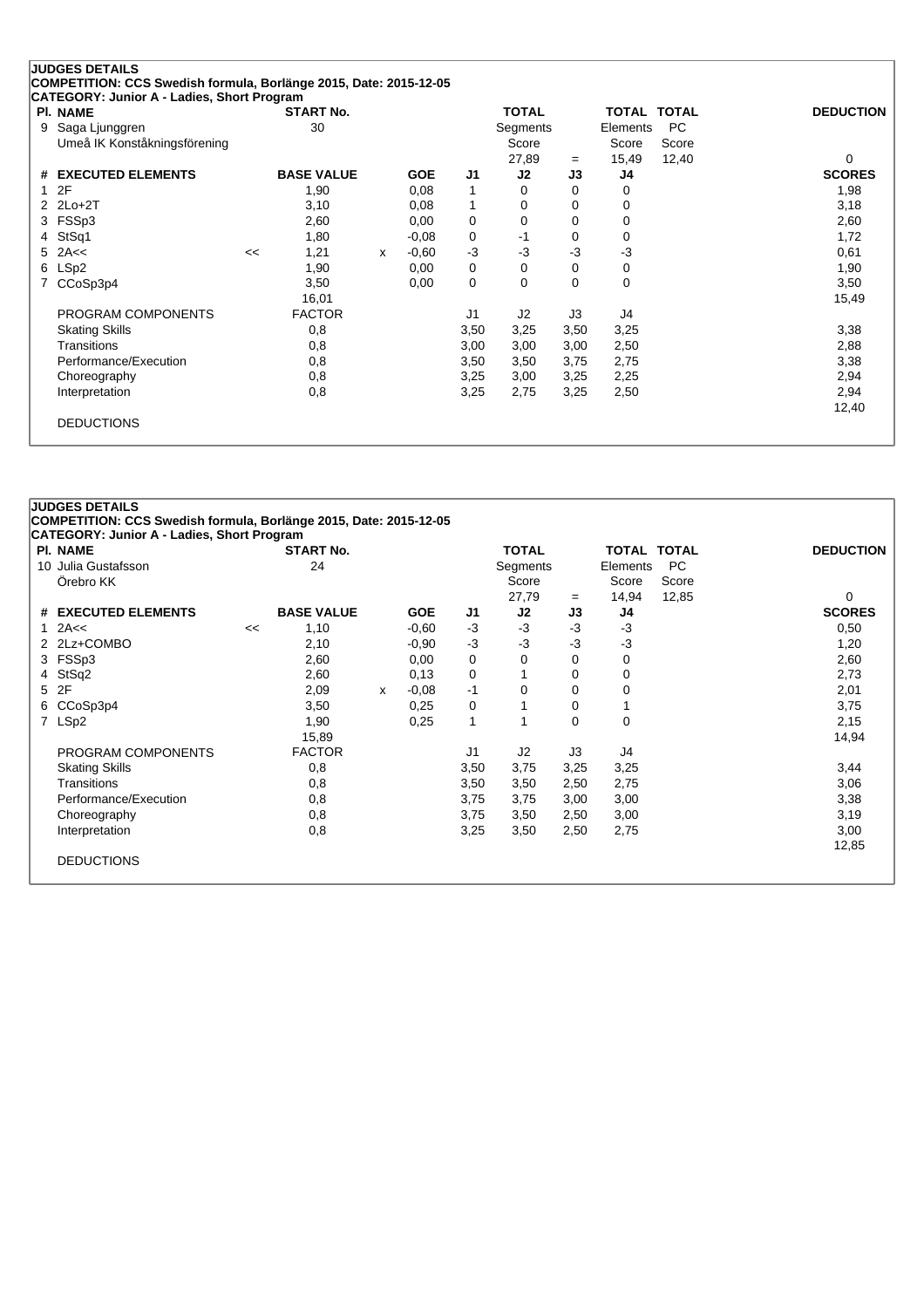| PI. NAME                 | <b>START No.</b>  |   |            |             | <b>TOTAL</b> |          | TOTAL TOTAL |           | <b>DEDUCTION</b> |
|--------------------------|-------------------|---|------------|-------------|--------------|----------|-------------|-----------|------------------|
| Elin Attermo<br>11       | 25                |   |            |             | Segments     |          | Elements    | <b>PC</b> |                  |
| <b>KK Sollentuna</b>     |                   |   |            |             | Score        |          | Score       | Score     |                  |
|                          |                   |   |            |             | 27,18        | $=$      | 15,28       | 11,90     | $\Omega$         |
| <b>EXECUTED ELEMENTS</b> | <b>BASE VALUE</b> |   | <b>GOE</b> | J1          | J2           | J3       | J4          |           | <b>SCORES</b>    |
| FSS <sub>p4</sub>        | 3,00              |   | 0,50       | $\mathbf 1$ |              |          |             |           | 3,50             |
| $2 A^*$                  | $\star$<br>0,00   |   | 0,00       | --          | --           | $- -$    | --          |           | 0,00             |
| $3$ $2Lz+2Lo$            | 3,90              |   | 0,08       | 1           | 0            | 0        | 0           |           | 3,98             |
| CCoSp3p1                 | 2,00              |   | $-0,15$    | 0           | $-1$         | $-1$     | 0           |           | 1,85             |
| StSqB<br>5               | 1,50              |   | 0,00       | 0           | 0            | $\Omega$ | 0           |           | 1,50             |
| 2F                       | 2,09              | X | 0,08       | 0           |              | 0        | 0           |           | 2,17             |
| LSp2                     | 1,90              |   | 0,38       | 1           |              | 0        |             |           | 2,28             |
|                          | 14,39             |   |            |             |              |          |             |           | 15,28            |
| PROGRAM COMPONENTS       | <b>FACTOR</b>     |   |            | J1          | J2           | J3       | J4          |           |                  |
| <b>Skating Skills</b>    | 0,8               |   |            | 3,75        | 3,75         | 3,00     | 3,00        |           | 3,38             |
| <b>Transitions</b>       | 0,8               |   |            | 3,25        | 3,50         | 2,25     | 2,50        |           | 2,88             |
| Performance/Execution    | 0,8               |   |            | 4,00        | 3,50         | 2,75     | 2,25        |           | 3,13             |
| Choreography             | 0,8               |   |            | 3,50        | 3,25         | 2,25     | 2,25        |           | 2,81             |
| Interpretation           | 0,8               |   |            | 3,25        | 3,25         | 2,00     | 2,25        |           | 2,69             |
|                          |                   |   |            |             |              |          |             |           | 11,90            |

# **COMPETITION: CCS Swedish formula, Borlänge 2015, Date: 2015-12-05 CATEGORY: Junior A - Ladies, Short Program Pl. NAME START No. TOTAL TOTAL TOTAL DEDUCTION** 12 Wilma Zetterström 19 Segments Elements PC Borlänge KK Score Score Score Score Score Score Score Score Score Score Score Score Score Score Score Score Score Score Score Score Score Score Score Score Score Score Score Score Score Score Score Score Score Score Score 27,02 = 14,62 12,40 0<br> **J2 J3 J4 SCORES # EXECUTED ELEMENTS BASE VALUE GOE J1 J2 J3 J4 SCORES** 1 A\* \* 0,00 0,00 -- -- -- -- 0,00 2 LSp2 1,90 0,25 1 1 0 0 2,15 3 2Lz+2T 3,40 -0,15 0 -1 0 -1 3,25 4 FSSp3+V V 1,80 -0,08 0 0 -1 0 1,72 5 StSq1 1,80 0,25 1 1 0 0 2,05 6 2F 2,09 <sup>x</sup> 0,23 1 1 1 0 2,32 7 CCoSp3p3 3,00 0,13 1 0 0 0 3,13 13,99 14,62 PROGRAM COMPONENTS FACTOR J1 J2 J3 J4 Skating Skills 0,8 3,75 3,25 3,50 3,25 3,44 Transitions 0,8 3,00 3,00 3,25 2,75 3,00 Performance/Execution 0,8 0,8 3,75 3,50 3,25 2,50 3,25 3,25 Choreography 0,8 3,50 3,25 3,00 2,25 3,00 Interpretation 0,8 3,75 3,00 2,25 2,25 2,81 12,40 DEDUCTIONS

**JUDGES DETAILS**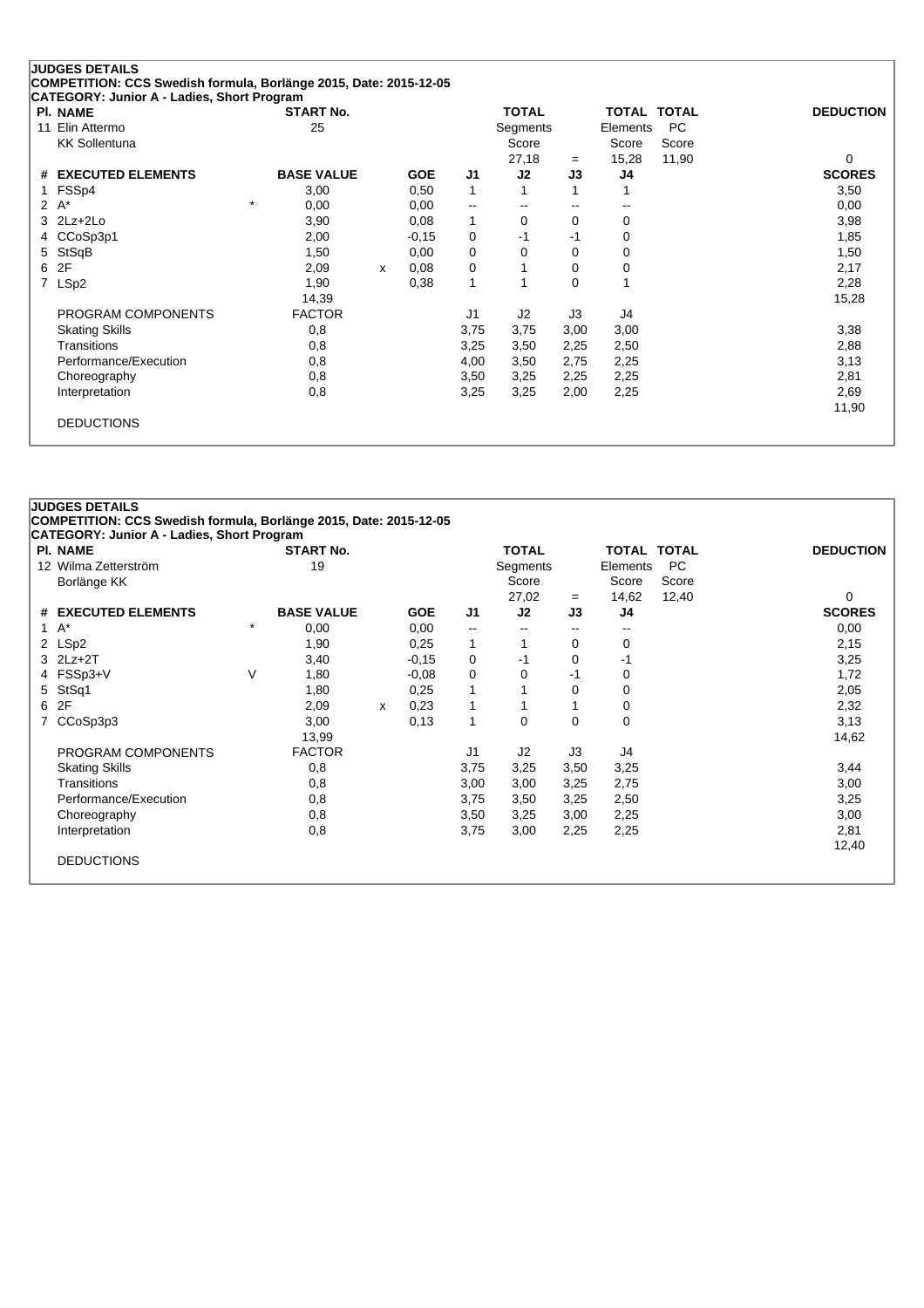|   | <b>JUDGES DETAILS</b>                                             |         |                   |   |            |                |              |      |             |           |                  |
|---|-------------------------------------------------------------------|---------|-------------------|---|------------|----------------|--------------|------|-------------|-----------|------------------|
|   | COMPETITION: CCS Swedish formula, Borlänge 2015, Date: 2015-12-05 |         |                   |   |            |                |              |      |             |           |                  |
|   | CATEGORY: Junior A - Ladies, Short Program                        |         |                   |   |            |                |              |      |             |           |                  |
|   | <b>PI. NAME</b>                                                   |         | <b>START No.</b>  |   |            |                | <b>TOTAL</b> |      | TOTAL TOTAL |           | <b>DEDUCTION</b> |
|   | 13 Clara Heller                                                   |         | 28                |   |            |                | Segments     |      | Elements    | <b>PC</b> |                  |
|   | Isdala Konståkningsklubb                                          |         |                   |   |            |                | Score        |      | Score       | Score     |                  |
|   |                                                                   |         |                   |   |            |                | 26,41        | $=$  | 14,06       | 13,35     |                  |
| # | <b>EXECUTED ELEMENTS</b>                                          |         | <b>BASE VALUE</b> |   | <b>GOE</b> | J1             | J2           | J3   | J4          |           | <b>SCORES</b>    |
| 1 | StSq2                                                             |         | 2,60              |   | 0,38       | 1              |              |      | 0           |           | 2,98             |
|   | 2 FSSp3+V                                                         | V       | 1,80              |   | $-0,38$    | -1             | -1           | -1   | $-2$        |           | 1,42             |
|   | 3 LSp2                                                            |         | 1,90              |   | 0,13       | $\mathbf{1}$   | 0            | 0    | 0           |           | 2,03             |
|   | 4 2F                                                              |         | 2,09              | X | $-0.90$    | $-3$           | -3           | $-3$ | $-3$        |           | 1,19             |
|   | $5$ 2Lz+2T                                                        |         | 3,74              | X | $-0.83$    | $-3$           | -3           | $-2$ | $-3$        |           | 2,91             |
|   | $6$ 2A<                                                           | $\,<\,$ | 2,53              | x | $-1,50$    | $-3$           | -3           | $-3$ | $-3$        |           | 1,03             |
| 7 | CCoSp3p2                                                          |         | 2,50              |   | 0,00       | 0              | $\Omega$     | 0    | 0           |           | 2,50             |
|   |                                                                   |         | 17,16             |   |            |                |              |      |             |           | 14,06            |
|   | PROGRAM COMPONENTS                                                |         | <b>FACTOR</b>     |   |            | J <sub>1</sub> | J2           | J3   | J4          |           |                  |
|   | <b>Skating Skills</b>                                             |         | 0,8               |   |            | 3,75           | 4,25         | 3,25 | 2,75        |           | 3,50             |
|   | <b>Transitions</b>                                                |         | 0,8               |   |            | 3,50           | 3,50         | 3,00 | 2,50        |           | 3,13             |
|   | Performance/Execution                                             |         | 0,8               |   |            | 3,75           | 3,75         | 2,50 | 3,50        |           | 3,38             |
|   | Choreography                                                      |         | 0,8               |   |            | 4,25           | 4,00         | 3,00 | 3,00        |           | 3,56             |
|   | Interpretation                                                    |         | 0,8               |   |            | 3,50           | 3,25         | 2,75 | 3,00        |           | 3,13             |
|   |                                                                   |         |                   |   |            |                |              |      |             |           | 13,35            |
|   | <b>DEDUCTIONS</b>                                                 |         |                   |   |            |                |              |      |             |           |                  |
|   | Falls: 1                                                          |         |                   |   |            |                |              |      |             |           |                  |

#### **JUDGES DETAILS**

**COMPETITION: CCS Swedish formula, Borlänge 2015, Date: 2015-12-05**

| CATEGORY: Junior A - Ladies, Short Program |    |                   |            |                |              |          |                    |           |                  |
|--------------------------------------------|----|-------------------|------------|----------------|--------------|----------|--------------------|-----------|------------------|
| <b>PI. NAME</b>                            |    | <b>START No.</b>  |            |                | <b>TOTAL</b> |          | <b>TOTAL TOTAL</b> |           | <b>DEDUCTION</b> |
| 14 Emma Östlund                            |    | 14                |            |                | Segments     |          | Elements           | <b>PC</b> |                  |
| Uppsala SK                                 |    |                   |            |                | Score        |          | Score              | Score     |                  |
|                                            |    |                   |            |                | 26,40        | $=$      | 14,30              | 13,10     |                  |
| # EXECUTED ELEMENTS                        |    | <b>BASE VALUE</b> | <b>GOE</b> | J1             | J2           | J3       | J4                 |           | <b>SCORES</b>    |
| $1$ 2A $\leq$                              | << | 1,10              | $-0.60$    | $-3$           | $-3$         | $-3$     | $-3$               |           | 0,50             |
| $2$ $2Lz+2T$                               |    | 3,40              | $-0.45$    | $-2$           | $-2$         | -1       | -1                 |           | 2,95             |
| 3 FSSp3                                    |    | 2,60              | $-0,08$    | $-1$           | 0            | 0        | 0                  |           | 2,52             |
| 4 2F                                       |    | 1,90              | 0,15       | 1              |              | 0        | 0                  |           | 2,05             |
| 5 LSp1                                     |    | 1,50              | 0,13       | 0              |              | 0        | 0                  |           | 1,63             |
| 6 StSq1                                    |    | 1,80              | 0,00       | 0              | 0            | 0        | 0                  |           | 1,80             |
| 7 CCoSp3p3                                 |    | 3,00              | $-0,15$    | $-1$           | -1           | $\Omega$ | 0                  |           | 2,85             |
|                                            |    | 15,30             |            |                |              |          |                    |           | 14,30            |
| PROGRAM COMPONENTS                         |    | <b>FACTOR</b>     |            | J <sub>1</sub> | J2           | J3       | J4                 |           |                  |
| <b>Skating Skills</b>                      |    | 0,8               |            | 3,50           | 3,50         | 3,25     | 3,75               |           | 3,50             |
| Transitions                                |    | 0,8               |            | 3,00           | 3,25         | 3,00     | 3,50               |           | 3,19             |
| Performance/Execution                      |    | 0,8               |            | 3,50           | 3,50         | 3,25     | 3,50               |           | 3,44             |
| Choreography                               |    | 0,8               |            | 3,00           | 3,50         | 3,00     | 3,25               |           | 3,19             |
| Interpretation                             |    | 0,8               |            | 3,00           | 3,25         | 3,00     | 3,00               |           | 3,06             |
|                                            |    |                   |            |                |              |          |                    |           | 13,10            |
| <b>DEDUCTIONS</b>                          |    |                   |            |                |              |          |                    |           |                  |
| Falls: 1                                   |    |                   |            |                |              |          |                    |           |                  |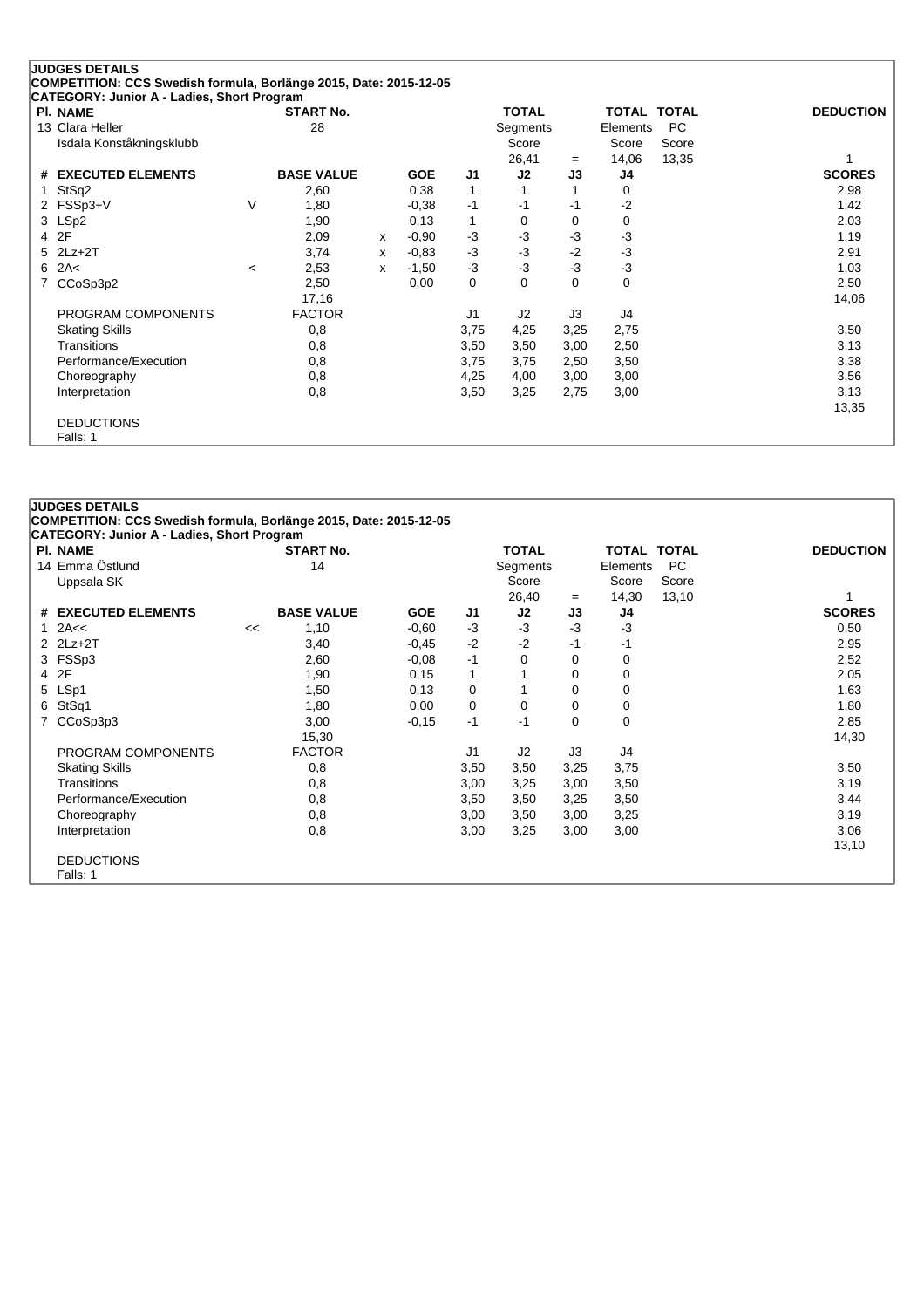| <b>PI. NAME</b>               |    | <b>START No.</b>  |              |            |              | <b>TOTAL</b> |          | <b>TOTAL TOTAL</b> |       | <b>DEDUCTION</b> |
|-------------------------------|----|-------------------|--------------|------------|--------------|--------------|----------|--------------------|-------|------------------|
| 15 Louise Melin               |    | 4                 |              |            |              | Segments     |          | Elements           | PC    |                  |
| Hammarö KK                    |    |                   |              |            |              | Score        |          | Score              | Score |                  |
|                               |    |                   |              |            |              | 26,34        | $=$      | 13,89              | 12,45 | $\Omega$         |
| <b>EXECUTED ELEMENTS</b><br># |    | <b>BASE VALUE</b> |              | <b>GOE</b> | J1           | J2           | J3       | J4                 |       | <b>SCORES</b>    |
| 2F                            |    | 1,90              |              | 0,08       | $\mathbf{1}$ | $\Omega$     | $\Omega$ | 0                  |       | 1,98             |
| 2A<<<br>2                     | << | 1,10              |              | $-0.60$    | $-3$         | $-3$         | -3       | -3                 |       | 0,50             |
| FSSp2+V<br>3.                 | V  | 1,60              |              | $-0,30$    | $-1$         | -1           | -1       | -1                 |       | 1,30             |
| StSq2<br>4                    |    | 2,60              |              | 0,38       | 1            |              |          | 0                  |       | 2,98             |
| $2Lo+2T$<br>5                 |    | 3,41              | $\mathsf{x}$ | $-0.75$    | $-2$         | $-3$         | $-2$     | -3                 |       | 2,66             |
| CCoSp3p4<br>6.                |    | 3,50              |              | $-0.08$    | 0            | -1           | 0        | 0                  |       | 3,42             |
| <b>LSpB</b><br>7              |    | 1,20              |              | $-0,15$    | 0            | 0            | $-1$     | $-1$               |       | 1,05             |
|                               |    | 15,31             |              |            |              |              |          |                    |       | 13,89            |
| PROGRAM COMPONENTS            |    | <b>FACTOR</b>     |              |            | J1           | J2           | J3       | J4                 |       |                  |
| <b>Skating Skills</b>         |    | 0,8               |              |            | 3,25         | 3,50         | 3,00     | 3,25               |       | 3,25             |
| Transitions                   |    | 0,8               |              |            | 3,00         | 3,25         | 2,25     | 2,50               |       | 2,75             |
| Performance/Execution         |    | 0,8               |              |            | 3,50         | 3,50         | 3,25     | 2,75               |       | 3,25             |
| Choreography                  |    | 0,8               |              |            | 3,25         | 3,75         | 2,75     | 2,75               |       | 3,13             |
| Interpretation                |    | 0,8               |              |            | 3,50         | 3,75         | 3,00     | 2,50               |       | 3,19             |
|                               |    |                   |              |            |              |              |          |                    |       | 12,45            |

# **JUDGES DETAILS COMPETITION: CCS Swedish formula, Borlänge 2015, Date: 2015-12-05 CATEGORY: Junior A - Ladies, Short Program Pl. NAME START No. TOTAL TOTAL TOTAL DEDUCTION** 16 Liv Perez Charles Begments Alexander 26 Charles Segments Elements PC<br>
26 Core Score Score Score Score Score Score Score Score Score Score Score Score Score Score Score Score Score Umeå IK Konståkningsförening Score Score Score Score Score Score Score Score Score Score Score Score Score Score 25,87 <sup>=</sup> 14,42 11,45 0 **# EXECUTED ELEMENTS BASE VALUE GOE J1 J2 J3 J4 SCORES** 1 FSSp4 3,00 0,13 1 0 0 0 3,13 2 2Lo+2T 3,10 -0,30 -1 -1 -1 -1 2,80 3 2F 1,90 -0,08 -1 0 0 0 1,82 4 StSq1 1,80 0,00 0 0 0 0 1,80 5 CCoSp3p3 3,00 3,00 6,05 0 1 -1 0 3,05 3,05  $6 \t1A^*$   $\t\quad \atop{0.00}$   $\times$   $0,00$   $\t\quad \t\quad \t\quad \t\quad \t\quad \t\quad \t\quad \t\quad 0,00$ 7 LSp2 1,90 -0,08 0 0 1 1,82 14,70 14,42 PROGRAM COMPONENTS FACTOR UNIVERSITY OF A SERVICE SERVICE SERVICE SERVICE SERVICE SERVICE SERVICE SERVICE SERVICE SERVICE SERVICE SERVICE SERVICE SERVICE SERVICE SERVICE SERVICE SERVICE SERVICE SERVICE SERVICE SERVICE SERV Skating Skills 0,8 3,50 3,25 2,75 3,06 Transitions 0,8 2,75 3,00 2,00 2,50 2,56 Performance/Execution 0,8 0,8 3,25 3,25 3,00 2,75 3,06 3,06 Choreography 0,8 3,00 3,25 2,25 2,50 2,75 Interpretation 0,8 3,00 3,00 3,00 2,50 2,88 11,45 DEDUCTIONS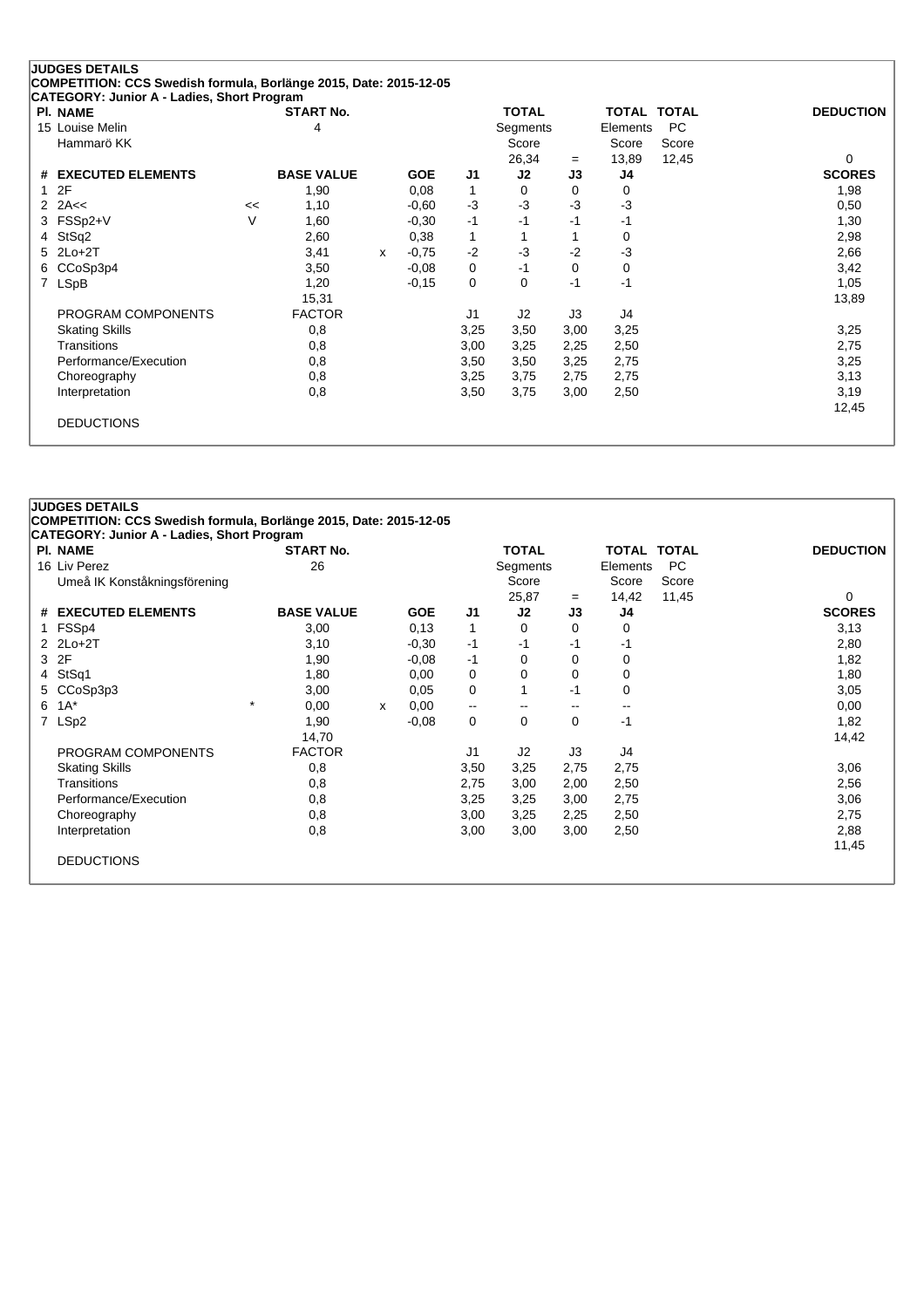|    | <b>JUDGES DETAILS</b>                                                |                        |   |            |                |              |      |                         |       |                  |
|----|----------------------------------------------------------------------|------------------------|---|------------|----------------|--------------|------|-------------------------|-------|------------------|
|    | COMPETITION: CCS Swedish formula, Borlänge 2015, Date: 2015-12-05    |                        |   |            |                |              |      |                         |       |                  |
|    | <b>CATEGORY: Junior A - Ladies, Short Program</b><br><b>PI. NAME</b> |                        |   |            |                | <b>TOTAL</b> |      |                         |       | <b>DEDUCTION</b> |
| 17 | Mathilda Stensson                                                    | <b>START No.</b><br>10 |   |            |                | Segments     |      | TOTAL TOTAL<br>Elements | PC.   |                  |
|    | <b>KK Sollentuna</b>                                                 |                        |   |            |                | Score        |      | Score                   | Score |                  |
|    |                                                                      |                        |   |            |                | 25,64        | $=$  | 15,24                   | 11,40 |                  |
|    | # EXECUTED ELEMENTS                                                  | <b>BASE VALUE</b>      |   | <b>GOE</b> | J1             | J2           | J3   | J4                      |       | <b>SCORES</b>    |
| 1. | LSpB                                                                 | 1,20                   |   | $-0,23$    | $-2$           | -1           | 0    | 0                       |       | 0,97             |
|    | 2 StSq1                                                              | 1,80                   |   | 0,00       | 0              | 0            | 0    | 0                       |       | 1,80             |
|    | $3$ 2A<                                                              | 2,30<br>$\,<\,$        |   | $-1,50$    | $-3$           | $-3$         | -3   | -3                      |       | 0,80             |
|    | 4 2Lo+2Lo                                                            | 3,96                   | X | $-0,08$    | 0              | $-1$         | 0    | 0                       |       | 3,88             |
|    | 5 2F                                                                 | 2,09                   | x | 0,15       | 1              | 0            |      | 0                       |       | 2,24             |
|    | 6 CCoSp3p2                                                           | 2,50                   |   | $-0,08$    | 0              | -1           | 0    | 0                       |       | 2,42             |
| 7  | FSSp4                                                                | 3,00                   |   | 0,13       | 0              |              | 0    | 0                       |       | 3,13             |
|    |                                                                      | 16,85                  |   |            |                |              |      |                         |       | 15,24            |
|    | PROGRAM COMPONENTS                                                   | <b>FACTOR</b>          |   |            | J <sub>1</sub> | J2           | J3   | J4                      |       |                  |
|    | <b>Skating Skills</b>                                                | 0,8                    |   |            | 3,00           | 3,50         | 3,00 | 3,50                    |       | 3,25             |
|    | Transitions                                                          | 0,8                    |   |            | 2,50           | 2,75         | 2,00 | 3,00                    |       | 2,56             |
|    | Performance/Execution                                                | 0,8                    |   |            | 3,00           | 3,00         | 3,25 | 3,00                    |       | 3,06             |
|    | Choreography                                                         | 0,8                    |   |            | 2,75           | 3,25         | 2,25 | 3,25                    |       | 2,88             |
|    | Interpretation                                                       | 0,8                    |   |            | 2,50           | 2,75         | 2,00 | 2,75                    |       | 2,50             |
|    |                                                                      |                        |   |            |                |              |      |                         |       | 11,40            |
|    | <b>DEDUCTIONS</b>                                                    |                        |   |            |                |              |      |                         |       |                  |
|    | Falls: 1                                                             |                        |   |            |                |              |      |                         |       |                  |

#### **JUDGES DETAILS COMPETITION: CCS Swedish formula, Borlänge 2015, Date: 2015-12-05**

| <b>PI. NAME</b>        |    | <b>START No.</b>  |            |                          | <b>TOTAL</b>             |                          | <b>TOTAL TOTAL</b>       |       | <b>DEDUCTION</b> |
|------------------------|----|-------------------|------------|--------------------------|--------------------------|--------------------------|--------------------------|-------|------------------|
| 18 Maria Sandberg      |    | 18                |            |                          | Segments                 |                          | Elements                 | PC.   |                  |
| <b>IFK Västerås KK</b> |    |                   |            |                          | Score                    |                          | Score                    | Score |                  |
|                        |    |                   |            |                          | 24,90                    | $=$                      | 12,60                    | 12,30 | 0                |
| # EXECUTED ELEMENTS    |    | <b>BASE VALUE</b> | <b>GOE</b> | J1                       | J2                       | J3                       | J4                       |       | <b>SCORES</b>    |
| 1 $2A <$               | << | 1,10              | $-0.60$    | $-3$                     | $-3$                     | -3                       | $-3$                     |       | 0,50             |
| 2 1Lz*+1T*             | ÷  | 0,00              | 0,00       | $\overline{\phantom{m}}$ | $\overline{\phantom{m}}$ | $\overline{\phantom{m}}$ | $\overline{\phantom{m}}$ |       | 0,00             |
| 3 FSSp2                |    | 2,30              | 0,00       | 0                        | 0                        | 0                        | 0                        |       | 2,30             |
| 4 2F                   |    | 1,90              | $-0.60$    | $-2$                     | $-2$                     | -2                       | $-2$                     |       | 1,30             |
| 5 LSp2                 |    | 1,90              | 0,25       | $\mathbf{1}$             |                          | 0                        | 0                        |       | 2,15             |
| 6 StSq2                |    | 2,60              | 0,25       | 1                        |                          | 0                        | 0                        |       | 2,85             |
| 7 CCoSp3p4             |    | 3,50              | 0,00       | 0                        | 0                        | $\Omega$                 | 0                        |       | 3,50             |
|                        |    | 13,30             |            |                          |                          |                          |                          |       | 12,60            |
| PROGRAM COMPONENTS     |    | <b>FACTOR</b>     |            | J <sub>1</sub>           | J2                       | J3                       | J4                       |       |                  |
| <b>Skating Skills</b>  |    | 0,8               |            | 3,50                     | 3,50                     | 3,25                     | 3,50                     |       | 3,44             |
| Transitions            |    | 0,8               |            | 2,75                     | 3,25                     | 2,50                     | 3,00                     |       | 2,88             |
| Performance/Execution  |    | 0,8               |            | 3,50                     | 3,50                     | 2,25                     | 3,00                     |       | 3,06             |
| Choreography           |    | 0,8               |            | 3,25                     | 3,75                     | 2,75                     | 3,25                     |       | 3,25             |
| Interpretation         |    | 0,8               |            | 3,00                     | 3,25                     | 2,00                     | 2,75                     |       | 2,75             |
|                        |    |                   |            |                          |                          |                          |                          |       | 12,30            |
| <b>DEDUCTIONS</b>      |    |                   |            |                          |                          |                          |                          |       |                  |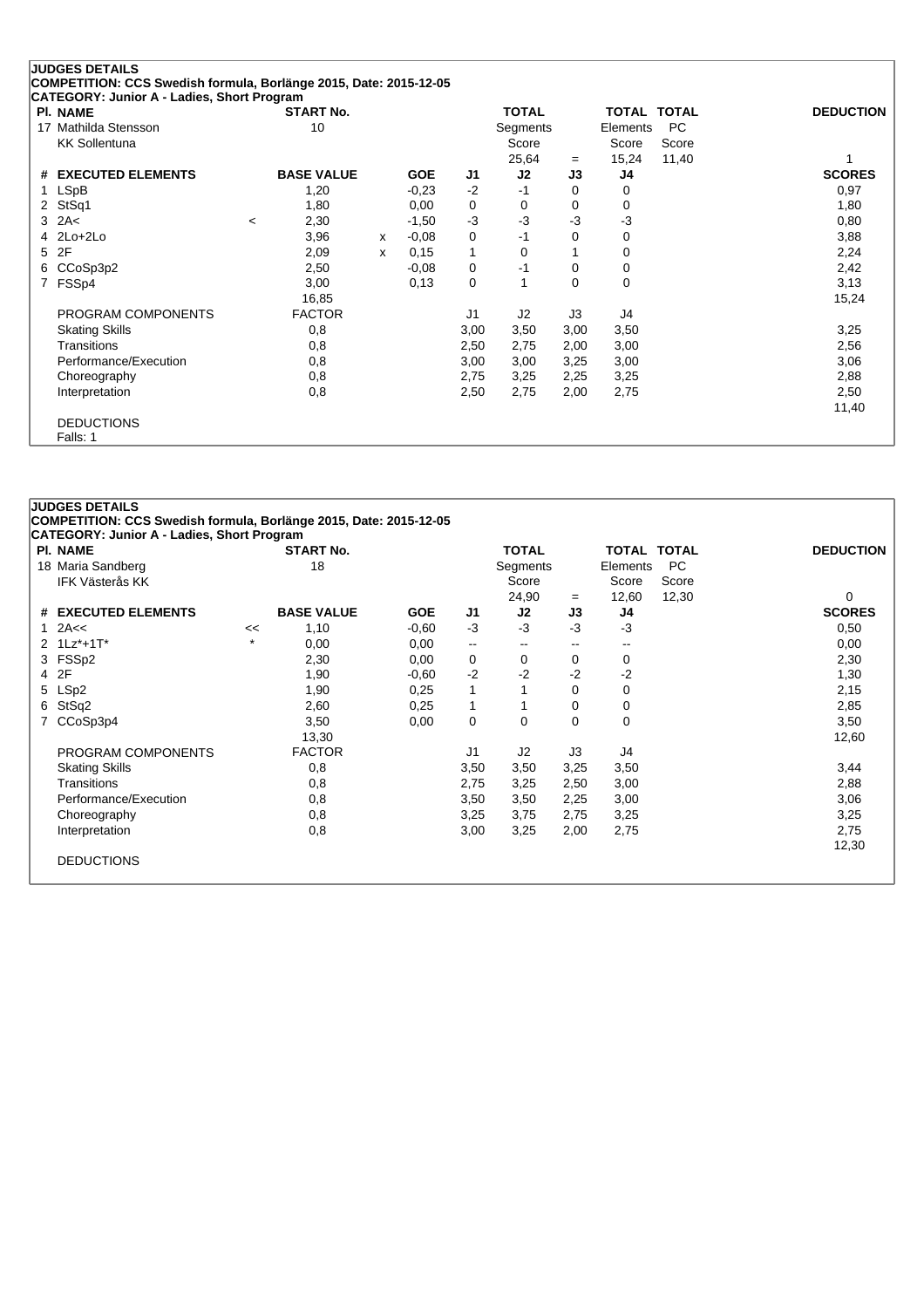| <b>PI. NAME</b>               | <b>START No.</b>  |   |            |                          | <b>TOTAL</b> |          | <b>TOTAL TOTAL</b>       |           | <b>DEDUCTION</b> |
|-------------------------------|-------------------|---|------------|--------------------------|--------------|----------|--------------------------|-----------|------------------|
| 19 Camilla Tranehed           | 17                |   |            |                          | Segments     |          | Elements                 | <b>PC</b> |                  |
| <b>KK Sollentuna</b>          |                   |   |            |                          | Score        |          | Score                    | Score     |                  |
|                               |                   |   |            |                          | 23,76        | $=$      | 13,56                    | 10,20     | $\Omega$         |
| <b>EXECUTED ELEMENTS</b><br># | <b>BASE VALUE</b> |   | <b>GOE</b> | J1                       | J2           | J3       | J4                       |           | <b>SCORES</b>    |
| $2Lz+2T$                      | 3,40              |   | $-0,38$    | $-1$                     | $-1$         | $-1$     | $-2$                     |           | 3,02             |
| LSp1<br>$\mathbf{2}$          | 1,50              |   | $-0,30$    | -1                       | $-1$         | -1       | -1                       |           | 1,20             |
| 2F<br>3                       | 1,90              |   | $-0,15$    | 0                        | $\Omega$     | $-1$     | -1                       |           | 1,75             |
| CCoSp3p4<br>4                 | 3,50              |   | $-0.08$    | $-1$                     | $\Omega$     | $\Omega$ | 0                        |           | 3,42             |
| StSq1<br>5                    | 1,80              |   | $-0.08$    | 0                        | -1           | $\Omega$ | 0                        |           | 1,72             |
| $1A^*$<br>6                   | $\star$<br>0,00   | X | 0,00       | $\overline{\phantom{a}}$ |              | --       | $\overline{\phantom{m}}$ |           | 0,00             |
| FSSp3<br>7                    | 2,60              |   | $-0,15$    | 0                        | 0            | $-1$     | $-1$                     |           | 2,45             |
|                               | 14,70             |   |            |                          |              |          |                          |           | 13,56            |
| PROGRAM COMPONENTS            | <b>FACTOR</b>     |   |            | J1                       | J2           | J3       | J4                       |           |                  |
| <b>Skating Skills</b>         | 0,8               |   |            | 3,00                     | 3,00         | 2,50     | 2,50                     |           | 2,75             |
| <b>Transitions</b>            | 0,8               |   |            | 2,75                     | 2,50         | 2,00     | 2,25                     |           | 2,38             |
| Performance/Execution         | 0,8               |   |            | 3,25                     | 2,50         | 2,25     | 2,75                     |           | 2,69             |
| Choreography                  | 0,8               |   |            | 3,00                     | 2,75         | 1,75     | 2,50                     |           | 2,50             |
| Interpretation                | 0,8               |   |            | 3,00                     | 2,50         | 1,75     | 2,50                     |           | 2,44             |
|                               |                   |   |            |                          |              |          |                          |           | 10,20            |

#### **JUDGES DETAILS COMPETITION: CCS Swedish formula, Borlänge 2015, Date: 2015-12-05 CATEGORY: Junior A - Ladies, Short Program Pl. NAME START No. TOTAL TOTAL TOTAL DEDUCTION** 20 Agnes Hägglund 19 and 19 and 19 and 19 and 19 agnes Segments Elements PC and 19 and 19 and 19 and 19 and 19 and 19 and 19 and 19 and 19 and 19 and 19 and 19 and 19 and 19 and 19 and 19 and 19 and 19 and 19 and 19 and 19 Lycksele KF Score Score Score Score Score Score Score Score Score Score Score Score Score Score Score Score Score Score Score Score Score Score Score Score Score Score Score Score Score Score Score Score Score Score Score 23,31 <sup>=</sup> 12,96 11,35 1 **# EXECUTED ELEMENTS BASE VALUE GOE J1 J2 J3 J4 SCORES** 1 2F 1,90 0,00 0 0 0 0 1,90 2 LSp2 1,90 0,50 1 1 1 1 2,40 3 2Lo+COMBO 1,80 -0,90 -3 -3 -3 -3 0,90 4 FSSp2 2,30 0,00 0 0 0 0 2,30 5 StSqB 1,50 -0,15 0 -1 -1 0 1,35 6 2A<< << 1,21 <sup>x</sup> -0,60 -3 -3 -3 -3 0,61 7 CCoSp3p3 3,00 3,00 6,50 1 1 0 2 3,50 13,61 12,96 PROGRAM COMPONENTS FACTOR J1 J2 J3 J4 Skating Skills 0,8 3,25 3,25 3,25 3,25 3,25 Transitions 0,8 2,50 2,75 2,50 2,50 2,56 Performance/Execution 0,8 0,8 3,50 3,00 3,00 2,50 3,00 3,00 3,00 Choreography 0,8 2,75 3,00 2,50 2,25 2,63 Interpretation 0,8 3,00 2,75 2,50 2,75 2,75 11,35 DEDUCTIONS Falls: 1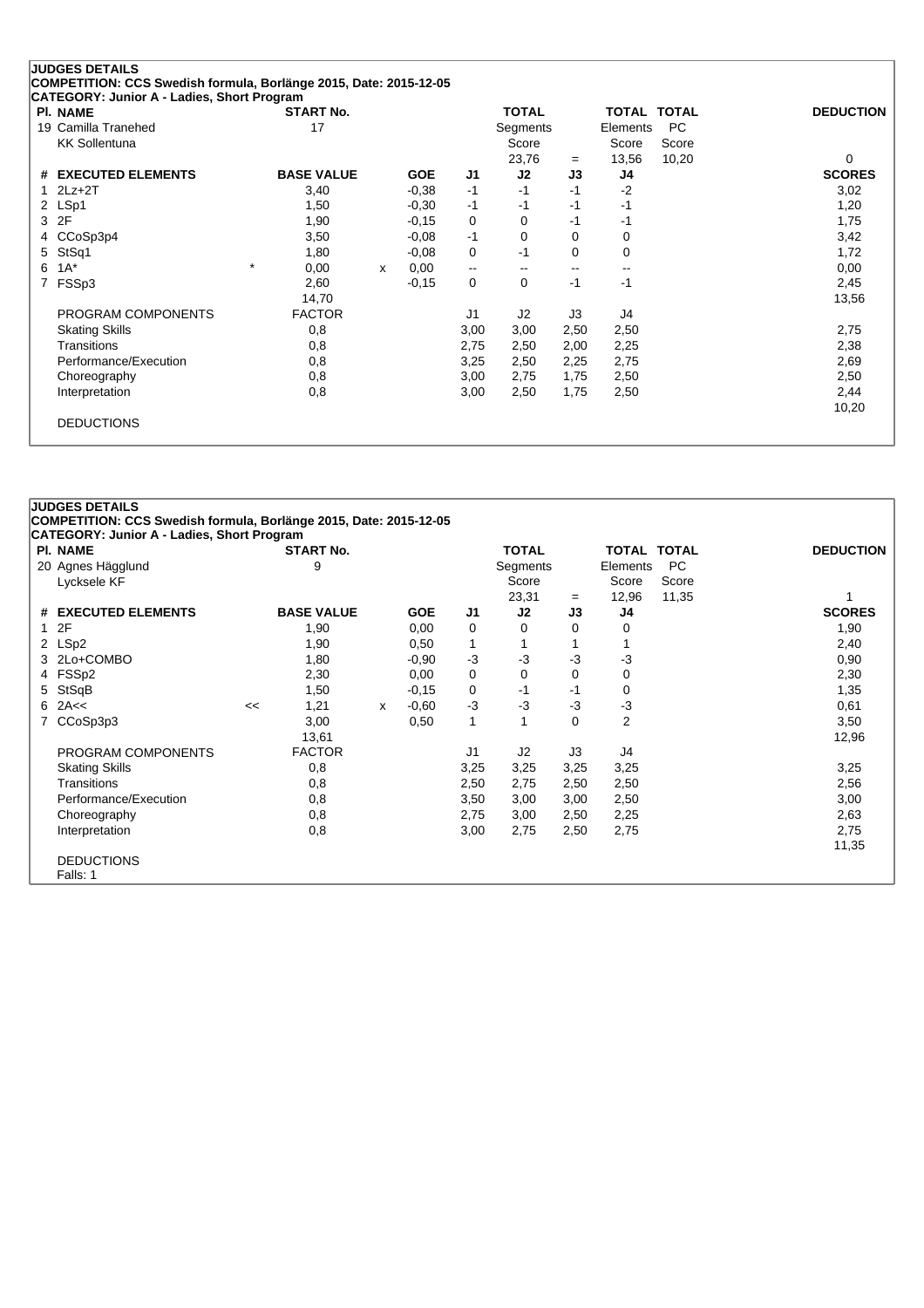|                | <b>JUDGES DETAILS</b>                                             |         |                   |            |      |              |      |             |           |                  |
|----------------|-------------------------------------------------------------------|---------|-------------------|------------|------|--------------|------|-------------|-----------|------------------|
|                | COMPETITION: CCS Swedish formula, Borlänge 2015, Date: 2015-12-05 |         |                   |            |      |              |      |             |           |                  |
|                | CATEGORY: Junior A - Ladies, Short Program<br><b>PI. NAME</b>     |         | <b>START No.</b>  |            |      | <b>TOTAL</b> |      | TOTAL TOTAL |           | <b>DEDUCTION</b> |
| 21             | Madeleine Hedman                                                  |         | 16                |            |      | Segments     |      | Elements    | <b>PC</b> |                  |
|                | Enköpings KK                                                      |         |                   |            |      | Score        |      | Score       | Score     |                  |
|                |                                                                   |         |                   |            |      | 22,94        | $=$  | 12,24       | 11,70     |                  |
|                | # EXECUTED ELEMENTS                                               |         | <b>BASE VALUE</b> | <b>GOE</b> | J1   | J2           | J3   | J4          |           | <b>SCORES</b>    |
|                | 2A<<                                                              | <<      | 1,10              | $-0,60$    | $-3$ | $-3$         | $-3$ | $-3$        |           | 0,50             |
|                | $2$ $2F<$                                                         | $\,<\,$ | 1,40              | $-0.53$    | $-1$ | $-1$         | $-2$ | $-3$        |           | 0,87             |
|                | 3 FSSp2+V                                                         | $\vee$  | 1,60              | $-0,45$    | $-2$ | $-1$         | $-1$ | $-2$        |           | 1,15             |
|                | 4 2S+2Lo                                                          |         | 3,10              | $-0,53$    | $-3$ | $-2$         | $-1$ | $-1$        |           | 2,57             |
|                | 5 StSqB                                                           |         | 1,50              | 0,00       | 0    | 0            | 0    | 0           |           | 1,50             |
|                | 6 CCoSp3p4                                                        |         | 3,50              | 0,00       | 0    | 0            | 0    | 0           |           | 3,50             |
| $\overline{7}$ | LSp2                                                              |         | 1,90              | 0,25       | 1    | 0            |      | 0           |           | 2,15             |
|                |                                                                   |         | 14,10             |            |      |              |      |             |           | 12,24            |
|                | PROGRAM COMPONENTS                                                |         | <b>FACTOR</b>     |            | J1   | J2           | J3   | J4          |           |                  |
|                | <b>Skating Skills</b>                                             |         | 0,8               |            | 3,50 | 3,25         | 3,00 | 3,25        |           | 3,25             |
|                | Transitions                                                       |         | 0,8               |            | 3,00 | 3,00         | 2,75 | 2,75        |           | 2,88             |
|                | Performance/Execution                                             |         | 0,8               |            | 3,50 | 3,25         | 2,75 | 2,50        |           | 3,00             |
|                | Choreography                                                      |         | 0,8               |            | 3,00 | 3,50         | 2,50 | 2,75        |           | 2,94             |
|                | Interpretation                                                    |         | 0,8               |            | 2,75 | 3,00         | 2,00 | 2,50        |           | 2,56             |
|                |                                                                   |         |                   |            |      |              |      |             |           | 11,70            |
|                | <b>DEDUCTIONS</b>                                                 |         |                   |            |      |              |      |             |           |                  |
|                | Falls: 1                                                          |         |                   |            |      |              |      |             |           |                  |

# **JUDGES DETAILS COMPETITION: CCS Swedish formula, Borlänge 2015, Date: 2015-12-05 CATEGORY: Junior A - Ladies, Short Program Pl. NAME START No. TOTAL TOTAL TOTAL DEDUCTION** 22 Amanda Lövås 2 Segments Elements PC Enebybergs IF Score Score Score 22,92 <sup>=</sup> 12,72 10,20 0 **# EXECUTED ELEMENTS BASE VALUE GOE J1 J2 J3 J4 SCORES** 1 FSSp2+V V 1,60 -0,60 -2 -2 -2 -2 1,00  $2 \ \ 1\text{A}^{\star}$  , and  $\pi$  , and  $\pi$  ,  $\pi$  ,  $\pi$  ,  $\pi$  ,  $\pi$  ,  $\pi$  ,  $\pi$  ,  $\pi$  ,  $\pi$  ,  $\pi$  ,  $\pi$  ,  $\pi$  ,  $\pi$  ,  $\pi$  ,  $\pi$  ,  $\pi$  ,  $\pi$  ,  $\pi$  ,  $\pi$  ,  $\pi$  ,  $\pi$  ,  $\pi$  ,  $\pi$  ,  $\pi$  ,  $\pi$  ,  $\pi$  ,  $\pi$  3 StSq1 1,80 0,00 0 0 0 0 1,80 4 LSp2 1,90 0,13 0 1 0 2,03 5 2Lo+2T 3,41 <sup>x</sup> -0,08 0 -1 0 0 3,33 6 2F 2,09 <sup>x</sup> 0,00 0 0 0 0 2,09 7 CCoSp3p2 2,50 -0,03 1 -1 0 -1 2,47 13,30 12,72 PROGRAM COMPONENTS FACTOR UNIVERSITY OF A SERVICE SERVICE SERVICE SERVICE SERVICE SERVICE SERVICE SERVICE SERVICE SERVICE SERVICE SERVICE SERVICE SERVICE SERVICE SERVICE SERVICE SERVICE SERVICE SERVICE SERVICE SERVICE SERV Skating Skills 0,8 3,00 2,75 2,75 2,75 2,81 Transitions 0,8 3,25 2,50 2,00 2,25 2,50 Performance/Execution 0,8 0,8 2,75 2,75 2,75 2,25 2,25 2,63 Choreography 0,8 3,00 2,50 2,25 2,50 2,56 Interpretation 0,8 2,50 2,50 1,75 2,25 2,25 10,20 DEDUCTIONS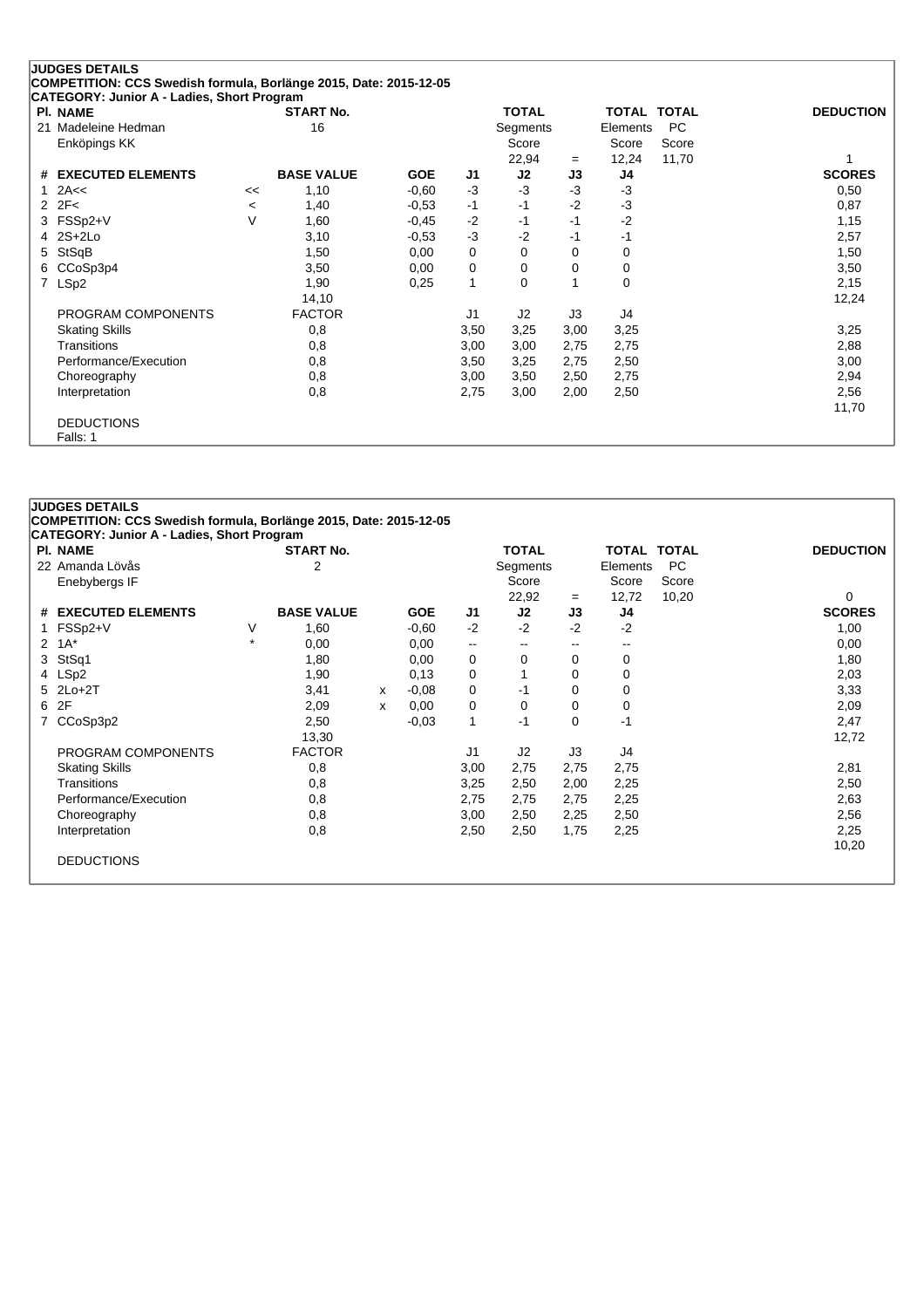|              | <b>JUDGES DETAILS</b>                                             |                   |            |                          |              |      |             |           |                  |
|--------------|-------------------------------------------------------------------|-------------------|------------|--------------------------|--------------|------|-------------|-----------|------------------|
|              | COMPETITION: CCS Swedish formula, Borlänge 2015, Date: 2015-12-05 |                   |            |                          |              |      |             |           |                  |
|              | CATEGORY: Junior A - Ladies, Short Program                        |                   |            |                          |              |      |             |           |                  |
|              | <b>PI. NAME</b>                                                   | <b>START No.</b>  |            |                          | <b>TOTAL</b> |      | TOTAL TOTAL |           | <b>DEDUCTION</b> |
|              | 23 Jenny Röring                                                   | 20                |            |                          | Segments     |      | Elements    | <b>PC</b> |                  |
|              | Umeå IK Konståkningsförening                                      |                   |            |                          | Score        |      | Score       | Score     |                  |
|              |                                                                   |                   |            |                          | 22,49        | $=$  | 12,84       | 10,65     |                  |
| #            | <b>EXECUTED ELEMENTS</b>                                          | <b>BASE VALUE</b> | <b>GOE</b> | J1                       | J2           | J3   | J4          |           | <b>SCORES</b>    |
| $\mathbf{1}$ | 2F                                                                | 1,90              | $-0.30$    | $-1$                     | $-1$         | -1   | -1          |           | 1,60             |
|              | $2$ $2$ $Lo+2$ $Lo+2$                                             | 3,60              | $-0,90$    | $-3$                     | -3           | $-3$ | $-3$        |           | 2,70             |
|              | 3 FSSp2                                                           | 2,30              | $-0,03$    | 0                        |              | $-1$ | $-1$        |           | 2,27             |
| 4            | $1A^*$                                                            | $^\star$<br>0,00  | 0,00       | $\overline{\phantom{a}}$ |              | --   | --          |           | 0,00             |
|              | 5 LSp1                                                            | 1,50              | $-0.08$    | 0                        | 0            | 0    | -1          |           | 1,42             |
| 6            | StSqB                                                             | 1,50              | $-0,15$    | $-2$                     | 0            | 0    | 0           |           | 1,35             |
|              | CCoSp3p4                                                          | 3,50              | 0,00       | 0                        | $\Omega$     | 0    | 0           |           | 3,50             |
|              |                                                                   | 14,30             |            |                          |              |      |             |           | 12,84            |
|              | PROGRAM COMPONENTS                                                | <b>FACTOR</b>     |            | J <sub>1</sub>           | J2           | J3   | J4          |           |                  |
|              | <b>Skating Skills</b>                                             | 0,8               |            | 2,75                     | 3,25         | 2,75 | 2,75        |           | 2,88             |
|              | Transitions                                                       | 0,8               |            | 2,75                     | 3,00         | 2,25 | 2,50        |           | 2,63             |
|              | Performance/Execution                                             | 0,8               |            | 3,25                     | 3,25         | 2,25 | 2,25        |           | 2,75             |
|              | Choreography                                                      | 0,8               |            | 3,00                     | 3,00         | 2,00 | 2,25        |           | 2,56             |
|              | Interpretation                                                    | 0,8               |            | 3,00                     | 2,75         | 2,00 | 2,25        |           | 2,50             |
|              |                                                                   |                   |            |                          |              |      |             |           | 10,65            |
|              | <b>DEDUCTIONS</b>                                                 |                   |            |                          |              |      |             |           |                  |
|              | Falls: 1                                                          |                   |            |                          |              |      |             |           |                  |

#### **JUDGES DETAILS COMPETITION: CCS Swedish formula, Borlänge 2015, Date: 2015-12-05 CATEGORY: Junior A - Ladies, Short Program**

| <b>PI. NAME</b>       |    | <b>START No.</b>  |   |            |                | <b>TOTAL</b>             |       | TOTAL                    | <b>TOTAL</b> | <b>DEDUCTION</b> |
|-----------------------|----|-------------------|---|------------|----------------|--------------------------|-------|--------------------------|--------------|------------------|
| 24 Amalia Hägglund    |    | 8                 |   |            |                | Segments                 |       | Elements                 | <b>PC</b>    |                  |
| Lycksele KF           |    |                   |   |            |                | Score                    |       | Score                    | Score        |                  |
|                       |    |                   |   |            |                | 21,16                    | $=$   | 9,71                     | 11,45        | 0                |
| # EXECUTED ELEMENTS   |    | <b>BASE VALUE</b> |   | <b>GOE</b> | J <sub>1</sub> | J <sub>2</sub>           | J3    | J4                       |              | <b>SCORES</b>    |
| $1$ $2Lz+2T$          |    | 3,40              |   | 0,00       | 0              | 0                        | 0     | 0                        |              | 3,40             |
| 2 CCoSp2p1            |    | 1,70              |   | $-0,75$    | $-3$           | $-3$                     | $-2$  | $-2$                     |              | 0,95             |
| $3$ 2A $\lt$          | << | 1,10              |   | $-0.60$    | $-3$           | $-3$                     | $-3$  | -3                       |              | 0,50             |
| 4 LSp1                |    | 1,50              |   | $-0,30$    | -1             | -1                       | -1    | -1                       |              | 1,20             |
| 5 StSq1               |    | 1,80              |   | $-0.15$    | -1             | 0                        | 0     | -1                       |              | 1,65             |
| 6 FSSp                |    | 0,00              |   | 0,00       | $\mathbf{u}$   | $\overline{\phantom{m}}$ | $- -$ | $\overline{\phantom{m}}$ |              | 0,00             |
| 7 2F                  |    | 2,09              | x | $-0.08$    | 0              | -1                       | 0     | 0                        |              | 2,01             |
|                       |    | 11,59             |   |            |                |                          |       |                          |              | 9,71             |
| PROGRAM COMPONENTS    |    | <b>FACTOR</b>     |   |            | J1             | J2                       | J3    | J4                       |              |                  |
| <b>Skating Skills</b> |    | 0,8               |   |            | 3,00           | 3,25                     | 2,75  | 2,75                     |              | 2,94             |
| Transitions           |    | 0,8               |   |            | 2,50           | 3,00                     | 2,00  | 2,50                     |              | 2,50             |
| Performance/Execution |    | 0,8               |   |            | 2,75           | 3,00                     | 2,50  | 3,50                     |              | 2,94             |
| Choreography          |    | 0,8               |   |            | 3,00           | 3,50                     | 2,25  | 2,75                     |              | 2,88             |
| Interpretation        |    | 0,8               |   |            | 2,50           | 3,50                     | 3,00  | 3,25                     |              | 3,06             |
|                       |    |                   |   |            |                |                          |       |                          |              | 11,45            |
| <b>DEDUCTIONS</b>     |    |                   |   |            |                |                          |       |                          |              |                  |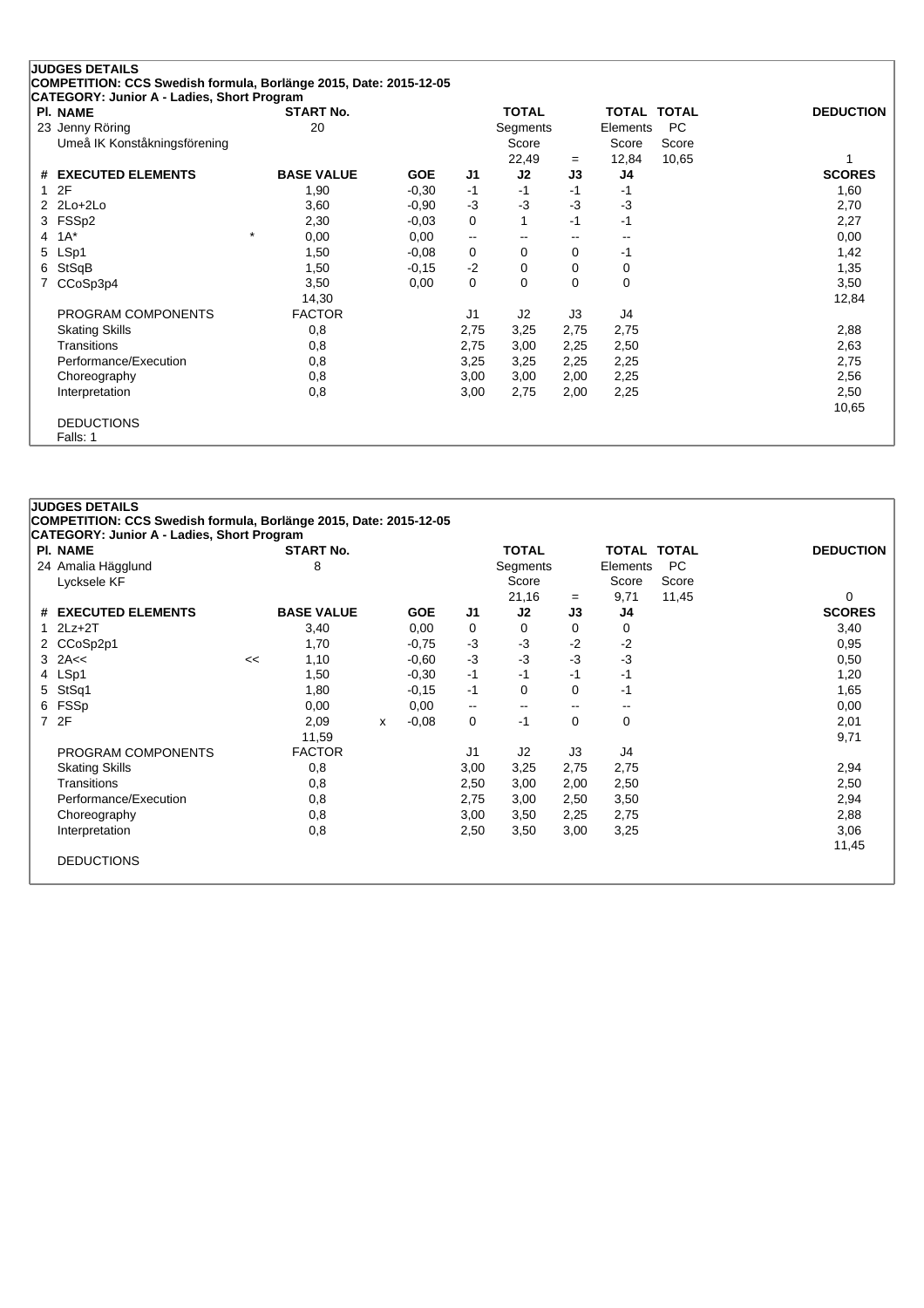|   | <b>JUDGES DETAILS</b>                                             |    |                   |            |                |              |      |             |           |                  |
|---|-------------------------------------------------------------------|----|-------------------|------------|----------------|--------------|------|-------------|-----------|------------------|
|   | COMPETITION: CCS Swedish formula, Borlänge 2015, Date: 2015-12-05 |    |                   |            |                |              |      |             |           |                  |
|   | CATEGORY: Junior A - Ladies, Short Program                        |    |                   |            |                |              |      |             |           |                  |
|   | <b>PI. NAME</b>                                                   |    | <b>START No.</b>  |            |                | <b>TOTAL</b> |      | TOTAL TOTAL |           | <b>DEDUCTION</b> |
|   | 25 Nora Ask                                                       |    | 22                |            |                | Segments     |      | Elements    | <b>PC</b> |                  |
|   | Djurgårdens IF KF                                                 |    |                   |            |                | Score        |      | Score       | Score     |                  |
|   |                                                                   |    |                   |            |                | 20,47        | $=$  | 10,77       | 10,70     | 1                |
|   | # EXECUTED ELEMENTS                                               |    | <b>BASE VALUE</b> | <b>GOE</b> | J1             | J2           | J3   | J4          |           | <b>SCORES</b>    |
| 1 | 2Lz+COMBO                                                         |    | 2,10              | $-0.90$    | -3             | $-3$         | $-3$ | $-3$        |           | 1,20             |
|   | 2 $2A<<$                                                          | << | 1,10              | $-0.60$    | $-3$           | $-3$         | $-3$ | $-3$        |           | 0,50             |
|   | 3 FSSp2                                                           |    | 2,30              | $-0.45$    | $-2$           | $-1$         | $-2$ | $-1$        |           | 1,85             |
|   | 4 2F                                                              |    | 1,90              | $-0.60$    | $-2$           | $-2$         | $-2$ | $-2$        |           | 1,30             |
|   | 5 LSp1                                                            |    | 1,50              | $-0,15$    | $-1$           | 0            | $-1$ | 0           |           | 1,35             |
| 6 | StSq1                                                             |    | 1,80              | 0,00       | 0              | 0            | 0    | 0           |           | 1,80             |
|   | CCoSp3p3                                                          |    | 3,00              | $-0,23$    | $-1$           | $\Omega$     | $-1$ | $-1$        |           | 2,77             |
|   |                                                                   |    | 13,70             |            |                |              |      |             |           | 10,77            |
|   | PROGRAM COMPONENTS                                                |    | <b>FACTOR</b>     |            | J <sub>1</sub> | J2           | J3   | J4          |           |                  |
|   | <b>Skating Skills</b>                                             |    | 0,8               |            | 3,25           | 3,25         | 3,00 | 3,00        |           | 3,13             |
|   | Transitions                                                       |    | 0,8               |            | 2,50           | 3,00         | 2,50 | 2,25        |           | 2,56             |
|   | Performance/Execution                                             |    | 0,8               |            | 3,00           | 3,00         | 1,75 | 2,25        |           | 2,50             |
|   | Choreography                                                      |    | 0,8               |            | 3,00           | 3,25         | 2,50 | 2,50        |           | 2,81             |
|   | Interpretation                                                    |    | 0,8               |            | 2,50           | 2,75         | 2,00 | 2,25        |           | 2,38             |
|   |                                                                   |    |                   |            |                |              |      |             |           | 10,70            |
|   | <b>DEDUCTIONS</b>                                                 |    |                   |            |                |              |      |             |           |                  |
|   | Falls: 1                                                          |    |                   |            |                |              |      |             |           |                  |

#### **JUDGES DETAILS COMPETITION: CCS Swedish formula, Borlänge 2015, Date: 2015-12-05 CATEGORY: Junior A - Ladies, Short Program Pl. NAME START No. TOTAL TOTAL TOTAL DEDUCTION** 26 Anna Billman 12 12 Segments Elements PC (Score Score Score Score Score Score Score Score Score Score Score KK Lutz Score Score Score 20,46 <sup>=</sup> 11,91 10,55 2 **# EXECUTED ELEMENTS BASE VALUE GOE J1 J2 J3 J4 SCORES** 1 2F 1,90 0,00 0 0 0 0 1,90 2 2Lz<+COMBO <sup>&</sup>lt; 1,50 -0,90 -3 -3 -3 -3 0,60 3 FSSp3 2,60 -0,08 0 0 -1 0 2,52 4 StSq1 1,80 -0,15 -1 0 -1 1,65 5 LSp1 1,50 0,63 1 1 1 2 2,13 6 2A<< << 1,21 <sup>x</sup> -0,60 -3 -3 -3 -3 0,61 7 CCoSp3p2 2,50 0,00 0 0 0 0 2,50 13,01 11,91 PROGRAM COMPONENTS FACTOR J1 J2 J3 J4 Skating Skills 0,8 2,50 3,00 2,50 2,75 2,69 Transitions 0,8 2,25 3,00 1,75 3,00 2,50 Performance/Execution 0,8 0,8 2,75 3,25 2,75 3,00 2,94 Choreography 0,8 2,50 2,75 2,00 2,75 2,50 Interpretation 0,8 2,50 2,75 1,75 3,25 2,56 10,55 DEDUCTIONS Falls: 2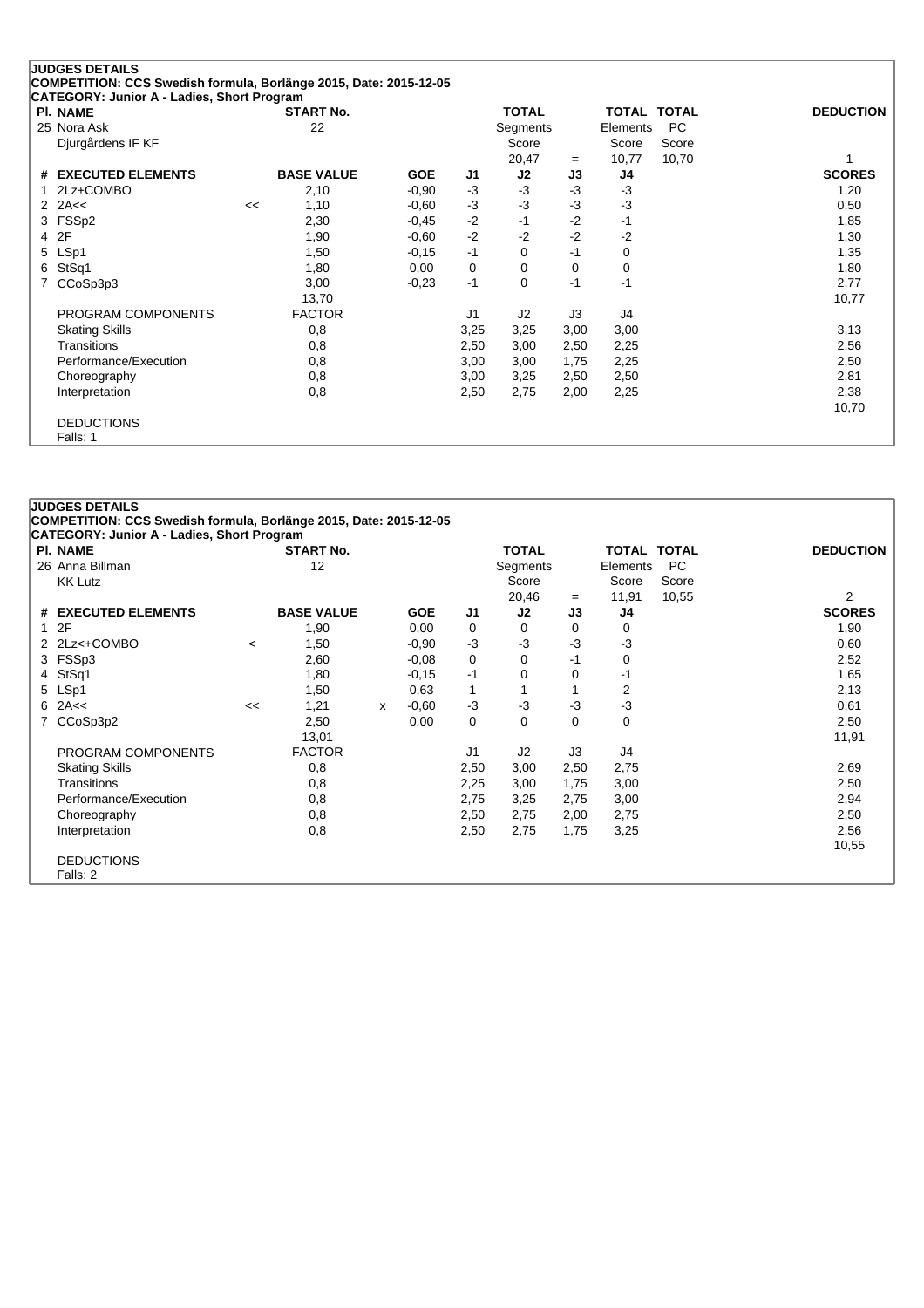| <b>PI. NAME</b>               |         | <b>START No.</b>  |   |            |                          | <b>TOTAL</b>             |                          | <b>TOTAL TOTAL</b>       |           | <b>DEDUCTION</b> |
|-------------------------------|---------|-------------------|---|------------|--------------------------|--------------------------|--------------------------|--------------------------|-----------|------------------|
| Emma Jansson<br>27            |         | 13                |   |            |                          | Segments                 |                          | Elements                 | <b>PC</b> |                  |
| Borlänge KK                   |         |                   |   |            |                          | Score                    |                          | Score                    | Score     |                  |
|                               |         |                   |   |            |                          | 19,17                    | $=$                      | 8,52                     | 10,65     | $\Omega$         |
| <b>EXECUTED ELEMENTS</b><br># |         | <b>BASE VALUE</b> |   | <b>GOE</b> | J1                       | J2                       | J3                       | J4                       |           | <b>SCORES</b>    |
| $A^*$<br>1                    | $\star$ | 0,00              |   | 0,00       | $\overline{\phantom{m}}$ | $\overline{\phantom{m}}$ | $\overline{\phantom{a}}$ | --                       |           | 0,00             |
| <b>LSpB</b><br>2              |         | 1,20              |   | $-0,30$    | $-1$                     | $-1$                     | -1                       | -1                       |           | 0,90             |
| $1F^*$<br>3                   | $\star$ | 0,00              |   | 0,00       | --                       | $\overline{\phantom{a}}$ | --                       | $\overline{\phantom{a}}$ |           | 0,00             |
| CCoSp3p4                      |         | 3,50              |   | 0,13       | 1                        | $\Omega$                 | 0                        | 0                        |           | 3,63             |
| StSqB<br>5                    |         | 1,50              |   | $-0,03$    | $-1$                     | -1                       |                          | 0                        |           | 1,47             |
| FSSp3<br>6                    |         | 2,60              |   | $-0.08$    | 0                        | $-1$                     | $\Omega$                 | 0                        |           | 2,52             |
| 1Lz*+COMBO                    | $\star$ | 0,00              | X | 0,00       | $\overline{\phantom{a}}$ | --                       | $-$                      | $- -$                    |           | 0,00             |
|                               |         | 8,80              |   |            |                          |                          |                          |                          |           | 8,52             |
| PROGRAM COMPONENTS            |         | <b>FACTOR</b>     |   |            | J1                       | J2                       | J3                       | J4                       |           |                  |
| <b>Skating Skills</b>         |         | 0,8               |   |            | 3,00                     | 2,75                     | 3,50                     | 3,00                     |           | 3,06             |
| Transitions                   |         | 0,8               |   |            | 2,50                     | 2,50                     | 3,00                     | 2,75                     |           | 2,69             |
| Performance/Execution         |         | 0,8               |   |            | 4,00                     | 2,25                     | 2,25                     | 2,25                     |           | 2,69             |
| Choreography                  |         | 0,8               |   |            | 2,75                     | 2,75                     | 2,75                     | 2,25                     |           | 2,63             |
| Interpretation                |         | 0,8               |   |            | 2,50                     | 2,25                     | 2,00                     | 2,25                     |           | 2,25             |
|                               |         |                   |   |            |                          |                          |                          |                          |           | 10,65            |

# **JUDGES DETAILS COMPETITION: CCS Swedish formula, Borlänge 2015, Date: 2015-12-05 CATEGORY: Junior A - Ladies, Short Program Pl. NAME START No. TOTAL TOTAL TOTAL DEDUCTION** 28 Kristin Melin 29 Segments Elements PC Hammarö KK Score Score Score 17,02 <sup>=</sup> 6,52 10,50 0 **# EXECUTED ELEMENTS BASE VALUE GOE J1 J2 J3 J4 SCORES** 1 2Lo+1T\* \* 1,80 -0,90 -3 -3 -3 -3 0,90 2 CCoSp3p3 3,00 -0,23 -2 -1 0 0 2,77  $3 \text{ A}^*$   $3 \text{ A}^*$   $10,00$   $10,00$   $10,00$   $10,00$   $10,00$   $10,00$ 4 StSqB 1,50 0,00 0 0 0 0 1,50 5 1F\* \* 0,00 <sup>x</sup> 0,00 -- -- -- -- 0,00 6 FSSp 0,00 0,00 -- -- -- -- 0,00 7 LSp1 1,50 -0,15 -1 -1 0 0 1,35 7,80 6,52 PROGRAM COMPONENTS FACTOR J1 J2 J3 J4 Skating Skills 0,8 3,25 3,00 3,00 2,50 2,94 Transitions 0,8 3,00 2,50 2,50 2,00 2,50 Performance/Execution 0,8 0,8 2,75 2,50 2,25 2,25 2,25 2,44 Choreography 0,8 3,25 2,75 2,75 2,00 2,69 Interpretation 0,8 3,00 2,50 2,75 2,00 2,56 10,50 DEDUCTIONS